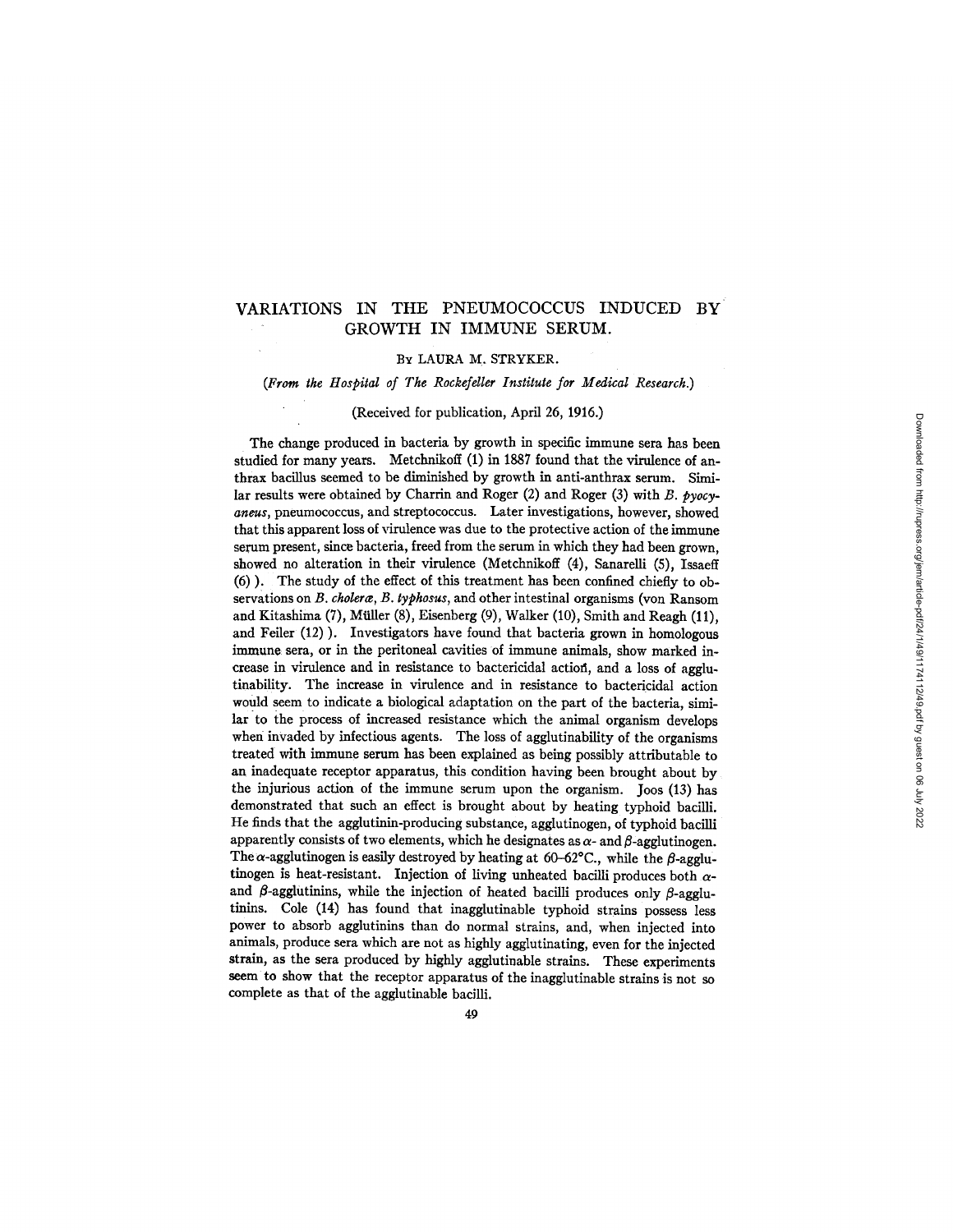Recently Friel (15) has found that by growing pneumococci in immune serum they became agglutinable and phagocytable in normal rabbit serum, and less virulent for mice than the untreated strains.

The present investigation was undertaken in order to study the different types of pneumococcus with regard to this phenomenon and to determine whether any variation of type organisms occurs after treatment with Antipneumococcus Serum I or II.

The experiments were made with virulent strains of the pneumococcus, freshly isolated from the heart's blood of mice dead from pneumococcus septicemia, or obtained from blood cultures from cases of lobar pneumonia. In all experiments determinations of morphology, bile solubility, inulin fermentation, capsule formation, virulence, and agglutination were made before the strain was subjected to treatment. Cultures were then made in normal and immune serum bouillon, and, in some instances, as a control, in plain bouillon. All serum media were prepared by the addition of 0.5 cc. of serum to 4.5 cc. of the nutrient beef infusion bouillon used for routine culture medium, the immune serum bouillon containing one part in ten of a highly potent antipneumococcus horse serum, the normal serum bouillon containing the same amount of normal horse serum. Cultures were made by inoculation of 0.5 cc. of a bouillon culture of the strain to be tested, the tubes were then incubated at 37°C. for 18 hours, and after that time 0.5 cc. of this serum culture was reinoculated directly into another tube of serum bouillon. In some instances cultures were transferred daily, in others at weekly intervals, being kept in the refrigerator during the intervals between incubation. Two different seriesof subcultures of each strain tested were employed, one being cultured consecutively in immune serum bouillon, the other in normal serum bouillon. The manner of growth and morphology of the organisms were noted each time that a culture was transferred. It was noted that all strains grew luxuriantly under the conditions and could be kept growing, by repeated transfer, for indefinite lengths of time. Two strains have now been grown under such conditions for over a year. Type strains grown in the homologous immune serum showed at first complete agglutination, the growth sedimenting after 18 hours' incubation in a hard mass which could be broken apart only with difficulty. After five or six transfers of Type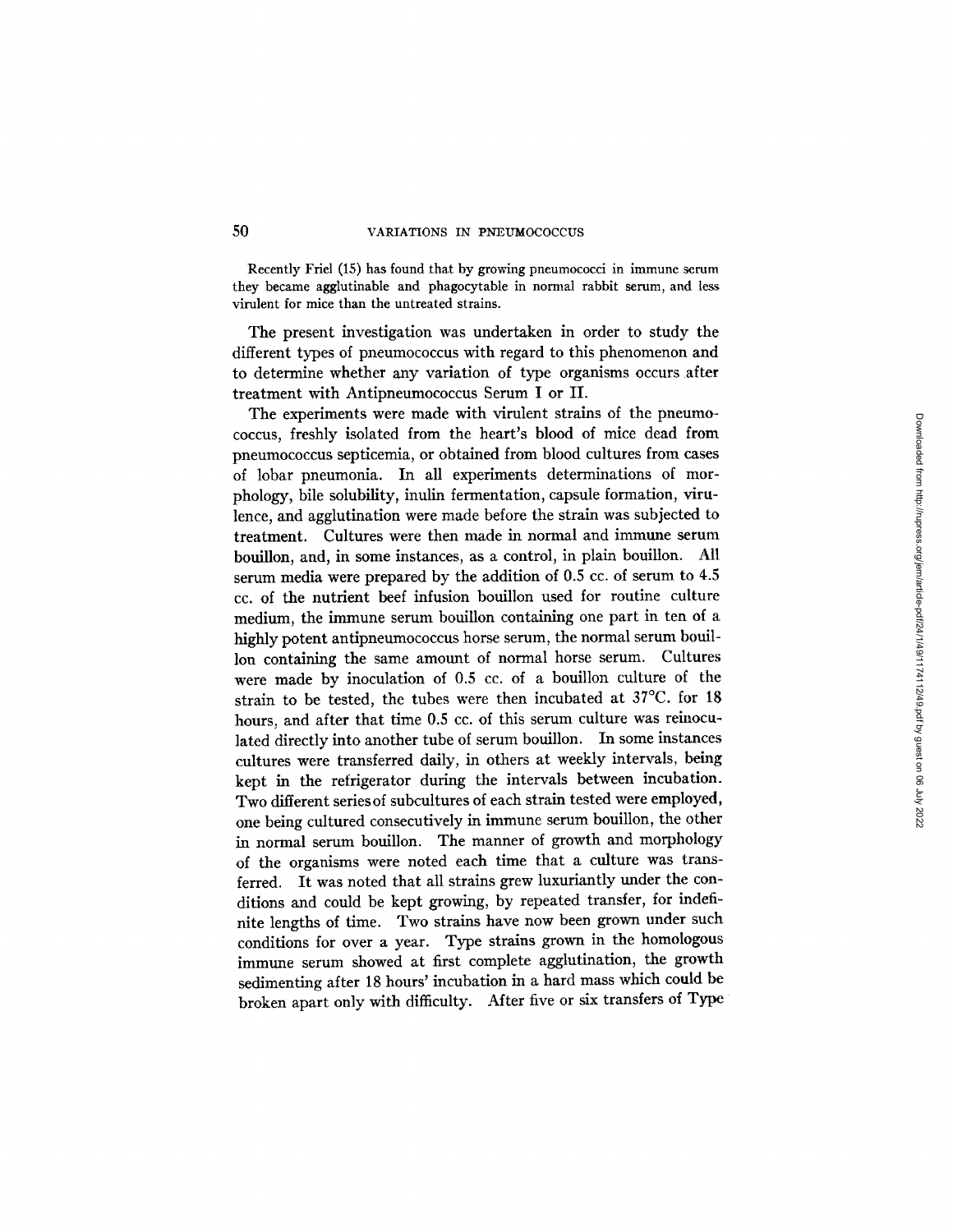#### LAURA M. STRYKER

I in homologous serum, the growth sedimented in a flocculent mass which could be easily shaken apart. In order to produce the same effect with Type II organisms, twelve to fifteen transfers in immune serum were necessary. The microscopic picture was that of the well known thread reaction, individual organisms presenting a swollen appearance and growing in long chains or clump formation. All strains retained the original characteristics of bile solubility, inulin fermentation, and reaction to Gram stain. Marked differences, however, between the immune and normal serum treated organisms were noted in growth on blood media, agglutination, capsule formation, pathogenicity for white mice and rabbits, and antigenic and opsonic reactions.

Type strains which had been grown for a number of transfers in immune serum lost the characteristic moist, confluent, greenish growth on blood media and grew in dry, isolated, brownish colonies which showed a tendency to produce hemolysis of the blood cells in the media. When grown in plain bouillon subsequent to serum treatment, these strains showed marked sedimentation, this characteristic persisting even after twenty-five passages in plain bouillon. They also showed less tendency to form methemoglobin than the normal serum treated strains.

## *Variations in Agglutination.*

The change noted was the development of a non-specific agglutinative reaction by the immune serum treated strains. Those strains which previously were agglutinable only in the homologous serum, subsequently were agglutinated somewhat less completely in this serum, and were also agglutinated by heterologous immune sera, and in some instances even by normal serum. All agglutination tests were made according to the following routine. 0.5 cc. of the 1: 10 serum culture was inoculated into 5 cc of plain bouillon; after this subculture had grown from 4 to 6 hours, 0.5 cc. was inoculated into 25 cc. of plain bouillon, and this second subculture incubated for 18 to 20 hours. At the end of that time the bacteria were centrifugalized out, washed twice in saline, and an emulsion of these washed organisms in salt solution was used for the agglutination test. In this way, the error that would result from the pres-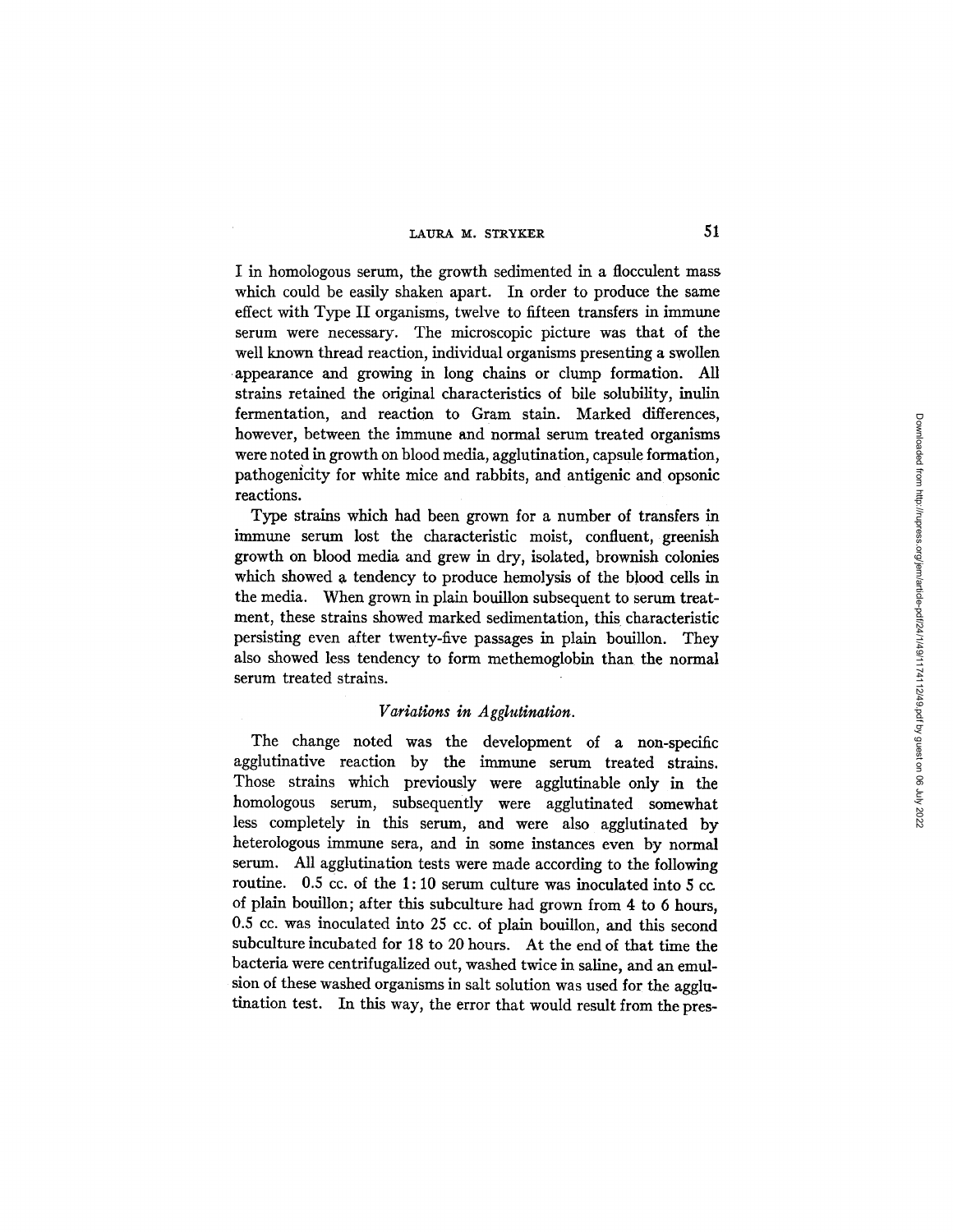ence of the immune serum in which the organisms had been grown was avoided. It will be seen that the last subculture contained serum in dilution of only 1: 5,000; after washing twice in saline even this small amount must have been largely removed. Antipneumococcus serum does not agglutinate in a dilution of immune serum higher than 1: 500, hence the reaction obtained could not have been due to a small amount of serum adhering to the bacteria. Agglutinations were made with the two types of antipneumococcus horse serum, and with normal horse serum. In each case one tube contained equal parts of the undiluted serum and bacterial emulsion, and the others 0.9 cc. of serum dilution and 0.1 cc. of bacterial emulsion. Tubes were kept in a water bath at 37°C. for 2 hours, and over night on ice, and readings were taken at the end of that time. Complete reaction  $(++)$  was recorded when the bacteria were entirely sedimented with marked precipitation, leaving the supernatant fluid clear; almost complete  $(+)$ , when the bacteria were sedimented with less marked precipitation; incomplete  $(+)$ , when marked clumping could be seen but the clumps were still readily shaken from the bottom of the tube; partial  $(+)$ , when the clumps had not sedimented, but could be distinguished macroscopically as a fine granulation; negative  $(-)$ , when no clumping was present.

Table I shows the result of three agglutination tests, the organism in each instance having descended from the same mouse passage culture of Pneumococcus Type I. The original culture showed typical agglutination reaction, virulence, and protection by homologous serum. Subculture A was grown successively in Immune Serum I bouillon, Subculture B successively in normal serum bouillon, Subculture C successively in plain bouillon. After 4 immune serum treatments, Subculture A lost intensity of reaction with its homologous serum, from complete to incomplete, and became partially agglutinated with the heterologous serum. After 20 treatments in immune serum the reaction was still incomplete with the homologous serum and had become almost complete with the heterologous serum. After 15 transfers in plain bouillon, subsequent to 22 treatments in immune serum, the organisms had regained somewhat in intensity of reaction with the homologous serum, but still agglutinated partially with the heterologous serum. Subcultures B and C, on the contrary, maintained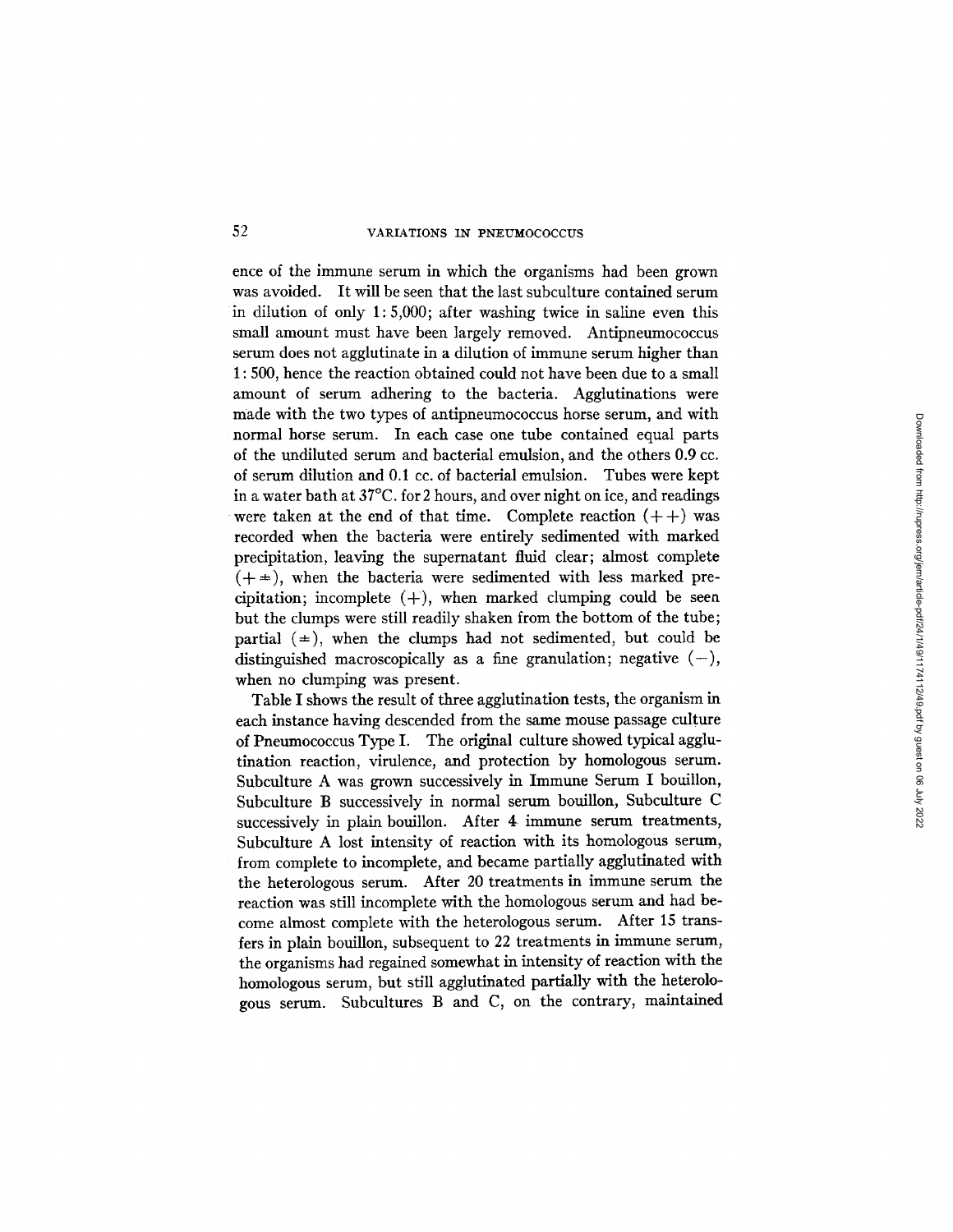## TABLE I.

## *Agglutination Tests of Serum Treated Strain 1 114, Pneumococcus Type I, 114 Animal Passages, before Serum Treatment.*

Subcultures in each test were grown for two successive transfers in plain bouillon subsequent to serum treatment and a twice washed emulsion of centrifugalized organisms was used. Tube 1 in each case contained 0.3 cc. of bacterial emulsion and 0.3 cc. of undiluted serum; the remaining tubes contained 0.9 cc. of serum dilution and 0.1 cc. of bacterial emulsion. Readings were made after the tubes had been kept in a water bath at 37 0C. for 2 hours and over night on ice.

|                  | Subculture A<br>treated in Immune Serum I. I treated in normal serum. |             |                                                | Subculture B                         |             |        | Subculture C<br>untreated.          |              |        |
|------------------|-----------------------------------------------------------------------|-------------|------------------------------------------------|--------------------------------------|-------------|--------|-------------------------------------|--------------|--------|
| Serum dilutions. | Serum<br>ı.                                                           | Serum<br>н. | $\frac{1}{2}$ (Immune Immune Normal)<br>serum. | HImmune Immune Normal<br>Serum<br>л. | Serum<br>п. | serum. | Immune Immune Normal<br>Serum<br>ı. | Serum<br>11. | serum. |

| Undiluted.    |              | 士 |  |  |  |  |
|---------------|--------------|---|--|--|--|--|
| 1:10          | $\mathrm{+}$ | 士 |  |  |  |  |
| 1:20          |              | 士 |  |  |  |  |
| 1:40          | ┿            |   |  |  |  |  |
| 1:50          | ┿            |   |  |  |  |  |
| 1:100         | ┿            |   |  |  |  |  |
| 1:200         | $\pm$        |   |  |  |  |  |
| 1:400         | $\pm$        |   |  |  |  |  |
| 1:500         |              |   |  |  |  |  |
| Salt control. |              |   |  |  |  |  |
|               |              |   |  |  |  |  |

Strain I 1147\*. 4 serum treatments.

Nov. 30, 1915.

Nov. 6, 1915.

. Strain I 11423. 20 serum treatments.

| Undiluted.    |        | ᆂ     |  |  |  |  |
|---------------|--------|-------|--|--|--|--|
| 1:10          |        | $\pm$ |  |  |  |  |
| 1:20          |        | 士     |  |  |  |  |
| 1:40          |        | 士     |  |  |  |  |
| 1:50          |        | ±±    |  |  |  |  |
| 1:100         |        |       |  |  |  |  |
| 1:200         |        |       |  |  |  |  |
| 1:400         |        |       |  |  |  |  |
| 1:500         | $\div$ |       |  |  |  |  |
| Salt control. |        |       |  |  |  |  |
|               |        |       |  |  |  |  |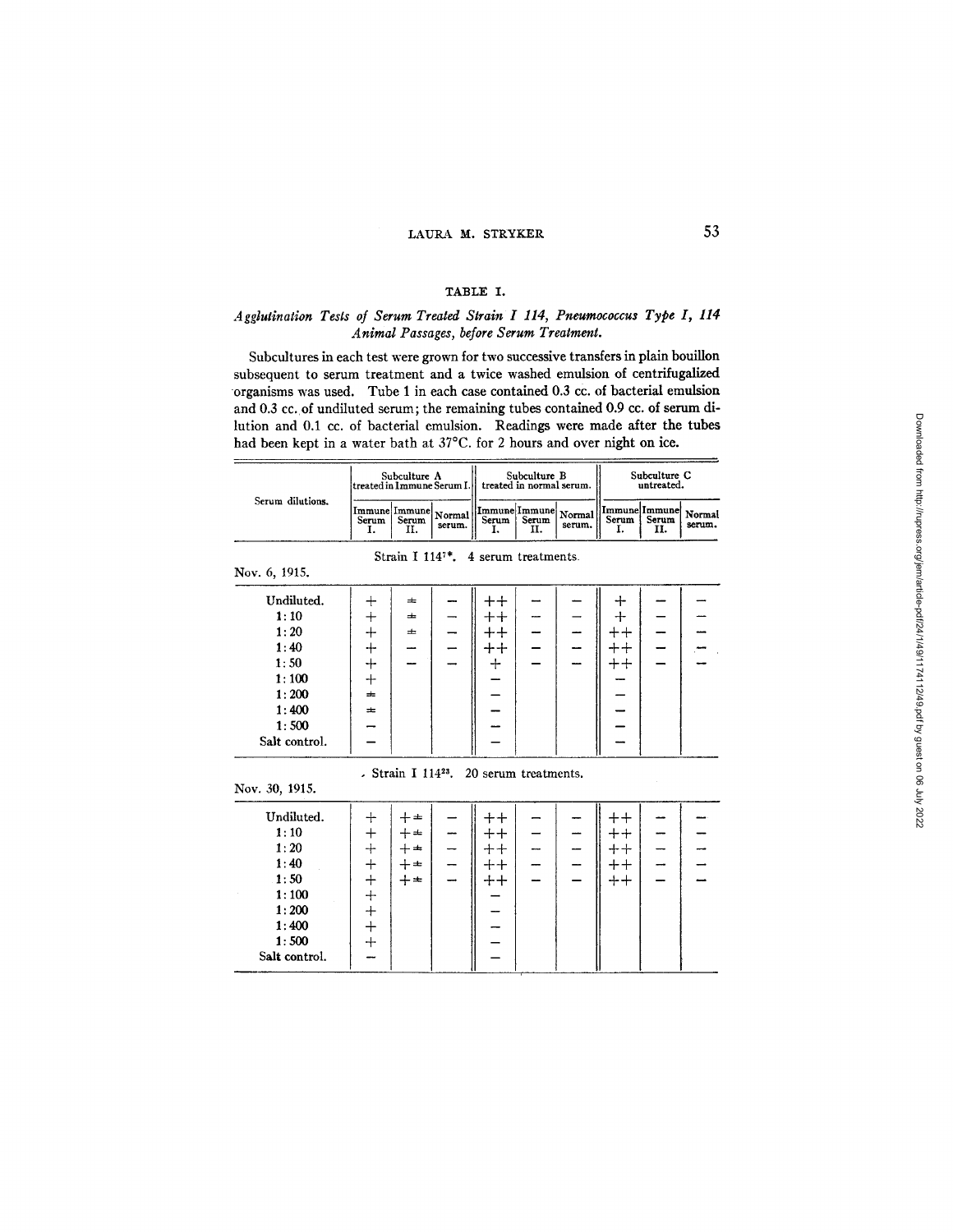| Serum dilutions. | Subculture A<br>treated in Immune Serum I.   treated in normal serum. |             |                  | Subculture B |                               |                  | Subculture C<br>untreated.       |             |        |
|------------------|-----------------------------------------------------------------------|-------------|------------------|--------------|-------------------------------|------------------|----------------------------------|-------------|--------|
|                  | (Immune Immune)<br>Serum<br>                                          | Serum<br>н. | Normal<br>serum. | Serum<br>л.  | Immune Immune <br>Serum<br>п. | Normal<br>serum. | Immune Immune Norma<br>Serum<br> | Serum<br>п. | serum. |

|  | TABLE I-Concluded. |
|--|--------------------|
|--|--------------------|

Strain I 114<sup>38</sup>. 15 transfers in plain bouillon subsequent to serum treatment. Dec. 21, 1915.

| Undiluted.    | 士 | $\pm$ |  |  |  |  |
|---------------|---|-------|--|--|--|--|
| 1:10          |   | ᆂ     |  |  |  |  |
| 1:20          |   | 士     |  |  |  |  |
| 1:40          |   | 士     |  |  |  |  |
| 1:50          |   | ᆂ     |  |  |  |  |
| 1:100         |   |       |  |  |  |  |
| 1:200         | ┿ |       |  |  |  |  |
| 1:400         |   |       |  |  |  |  |
| 1:500         |   |       |  |  |  |  |
| Salt control. |   |       |  |  |  |  |
|               |   |       |  |  |  |  |

\* In all the tables the numerals after the culture indicate the number of mouse passages. The exponent indicates the number of generations removed from the last passage.

throughout the course of treatment the same intensity of reaction with the homologous serum and did not become agglutinated either in the heterologous or in the normal serum.

Table II shows the result of three agglutination tests made with two subcultures, both from the same mouse passage culture of a Pneumococcus Type II,which showed typical agglutination reaction, virulence, andprotection before treatment. Subculture Awasgrown successively in Immune Serum II bouillon, Subculture B successively in normal serum bouillon. After 53 treatments with immune serum, Subculture A was only partially agglutinated in the homologous Serum II, but was completely agglutinated in the heterologous Serum I, and incompletely agglutinated in normal serum. After 75 treatments in immune serum, it was still only partially agglutinated in the homologous serum, completely agglutinated in the heterologous, and, this time, not agglutinated in normal serum. After 47 transfers in plain bouillon subsequent to serum treatment, the partial agglutination with the homologous serum and complete agglutination with the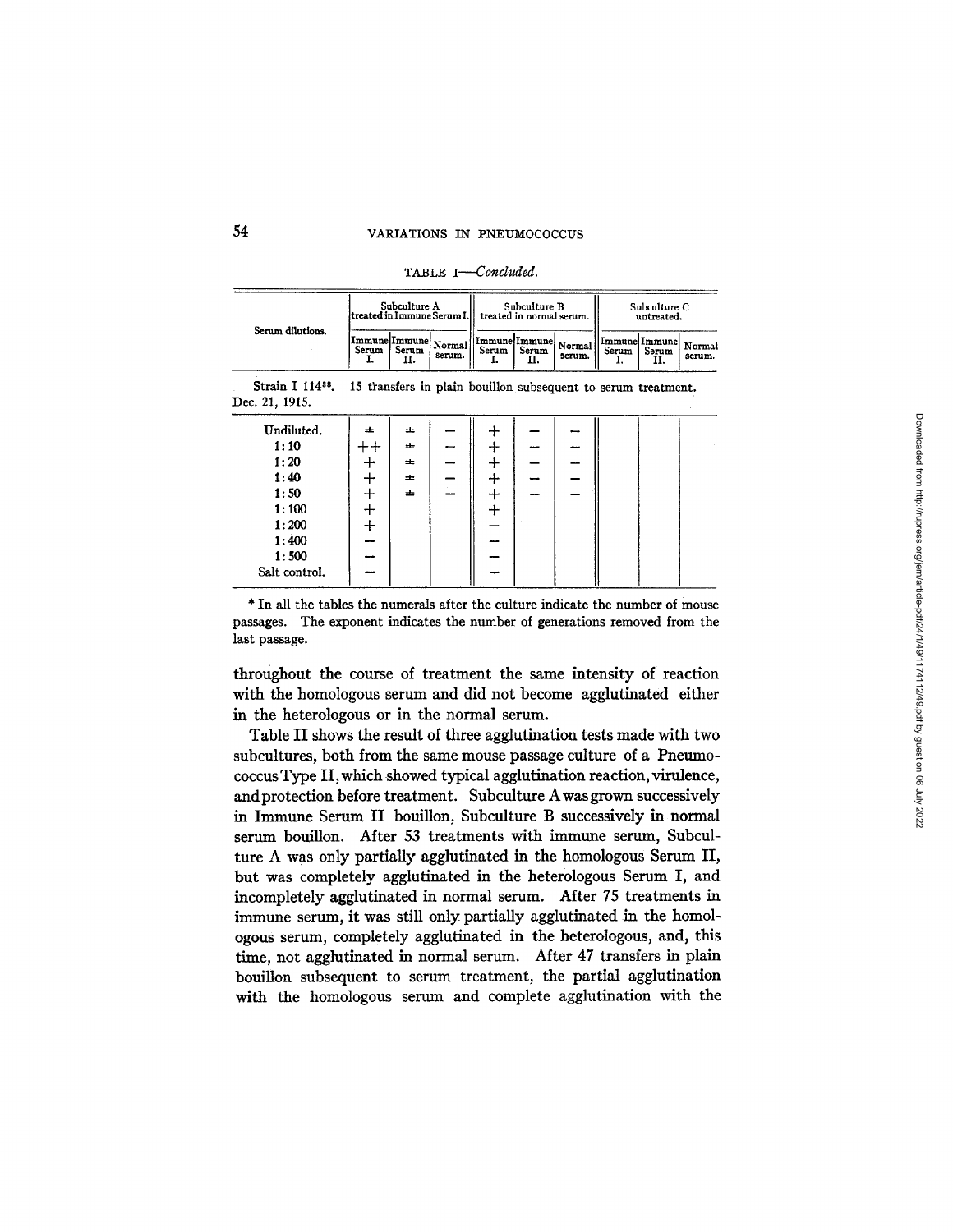# TABLE **II.**

## *Agglutination Tests of Serum Treated Strain II 34, Pneumococcus Type II, 34 Animal Passages, before Serum Treatment.*

The same technique was used as in the tests in Table I.

| Serum dilutions.                                                                                |                          | Subculture A<br>treated in Immune Serum II. |                                                   |                    | Subculture B<br>treated in normal serum. |                  |
|-------------------------------------------------------------------------------------------------|--------------------------|---------------------------------------------|---------------------------------------------------|--------------------|------------------------------------------|------------------|
|                                                                                                 | Immune<br>Serum I.       | Immune<br>Serum II.                         | Normal<br>serum.                                  | Immune<br>Serum I. | Immune<br>Serum II.                      | Normal<br>serum. |
| Oct. 1, 1915.                                                                                   |                          |                                             | Strain II 34 <sup>68</sup> . 53 serum treatments. |                    |                                          |                  |
|                                                                                                 |                          |                                             |                                                   |                    |                                          |                  |
| Undiluted.<br>1:10                                                                              | $^{\mathrm{++}}$<br>$++$ | ᆂ<br>ᆂ                                      | $\div$<br>$\boldsymbol{+}$                        |                    | $++$<br>ᆠᆠ                               |                  |
| 1:20                                                                                            | $++$                     | ᆂ                                           | $^{+}$                                            |                    | $++$                                     |                  |
| 1:40                                                                                            | $+$                      | Ŧ                                           | $+$                                               |                    | $+ +$                                    |                  |
| 1:50                                                                                            | $+$                      | ᆂ                                           | $\overline{+}$                                    |                    | $^+$                                     |                  |
| 1:100                                                                                           |                          | Ŧ                                           |                                                   |                    | $^+$                                     |                  |
| 1:200                                                                                           |                          | $\pm$                                       |                                                   |                    |                                          |                  |
| 1:400                                                                                           |                          |                                             |                                                   |                    |                                          |                  |
| 1:500                                                                                           |                          |                                             |                                                   |                    |                                          |                  |
| Salt control.                                                                                   |                          |                                             |                                                   |                    |                                          |                  |
|                                                                                                 |                          | Strain II 3490.                             | 75 serum treatments.                              |                    |                                          |                  |
| Dec. 2, 1915.                                                                                   |                          |                                             |                                                   |                    |                                          |                  |
| Undiluted.                                                                                      | $++$                     | ᆂ                                           |                                                   |                    | $++$                                     |                  |
| 1:10                                                                                            | $++$                     | sta                                         |                                                   |                    | $^{\mathrm{++}}$                         |                  |
| 1:20.                                                                                           | $++$                     | ᆂ                                           |                                                   |                    | $++$                                     |                  |
| 1:40                                                                                            | $+ +$                    | ᆂ                                           |                                                   |                    | $^{\mathrm{++}}$                         |                  |
| 1:50                                                                                            | $++$                     | ᆂ                                           |                                                   |                    | ste                                      |                  |
| 1:100                                                                                           | $^+$                     | ak.                                         |                                                   |                    |                                          |                  |
| 1:200                                                                                           |                          |                                             |                                                   |                    |                                          |                  |
| 1 400                                                                                           |                          |                                             |                                                   |                    |                                          |                  |
| 1:500                                                                                           |                          |                                             |                                                   |                    |                                          |                  |
| Salt control.                                                                                   |                          |                                             |                                                   |                    |                                          |                  |
| Strain II 34116. 47 transfers in plain bouillon subsequent to serum treatment.<br>Dec. 2, 1915. |                          |                                             |                                                   |                    |                                          |                  |
| Undiluted.                                                                                      | 十十                       | ±                                           |                                                   |                    | $++$                                     |                  |
| 1:10                                                                                            | $+ +$                    | #                                           |                                                   |                    | $+ +$                                    |                  |
| 1:20                                                                                            | $++$                     | 士                                           |                                                   |                    | $^{\mathrm{+}}$                          |                  |
| 1:40                                                                                            | $+$                      | $\pm$                                       |                                                   |                    | $^{++}$                                  |                  |
| 1:50                                                                                            | $\pm$                    | ±                                           |                                                   |                    | $++$                                     |                  |
| 1:100                                                                                           |                          | ±                                           |                                                   |                    |                                          |                  |
| 1:200                                                                                           |                          |                                             |                                                   |                    |                                          |                  |
| 1:400                                                                                           |                          |                                             |                                                   |                    |                                          |                  |
| 1:500                                                                                           |                          |                                             |                                                   |                    |                                          |                  |
| Salt control.                                                                                   |                          |                                             |                                                   |                    |                                          |                  |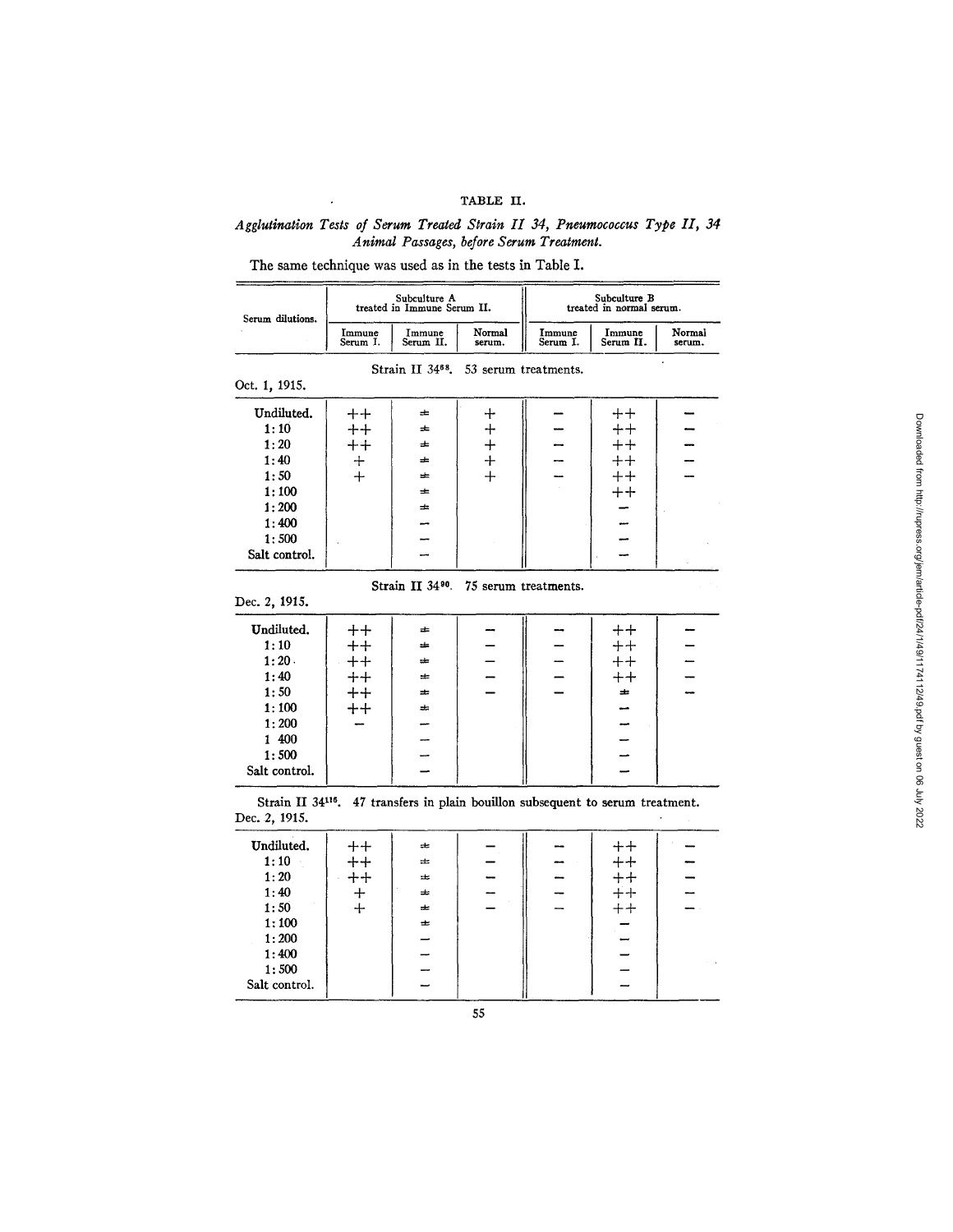heterologous serum persisted. In this experiment, also, the organisms grown in normal serum were still completely agglutinatedwith homologous serum and were in no instance agglutinated with the heterologous or normal serum. It is to be noted, however, in spite of the incompleteness of the agglutination of the treated organisms in the homologous serum, that the agglutination titer in homologous serum was higher than that in heterologous serum, and also higher than that of normal untreated strains in homologous serum.

These tests were repeated a number of times with many different strains, always with the same result; the longer a strain was treated with its homologous serum, the less agglutinable it became in that serum, and the more agglutinable in the heterologous serum. On the contrary, the control strains cultured in normal serum and plain bouillon, retained throughout the experiments the typical agglutination with the homologous serum and were never agglutinated by the heterologous or normal serum. It was also noted that the immune serum treated strains sometimes were agglutinated with normal horse serum, but they did not agglutinate spontaneously in salt solution, nor did they agglutinate in other immune sera, such as diphtheria and tetanus antitoxin, anti-influenza serum, nor in an immune sheep serum obtained by the injection of an antigen prepared by the solution of pneumococci in sodium cholate. Bull (16) has tested an immune serum treated strain of Type I and found that it is agglutinated *in vivo* and *in vitro* by normal rabbit serum, while the control strain is not.

# *Variations in Virulence.*

Simultaneous with the change in agglutinability, the immune serum treated cultures showed a pronounced loss of virulence for white mice and rabbits. It often required a million times more of an immune serum treated culture to kill than of the control normal serum treated culture. Virulence tests were always made with cultures at least twice removed from the serum treated culture in which 1 cc. contained only  $\frac{1}{5,000}$  part of immune serum. As 0.1 cc. of this serum is required to protect against 0.1 cc. of a normal strain, this loss of virulence cannot be attributed to the protective value of the serum present. In rabbits it was found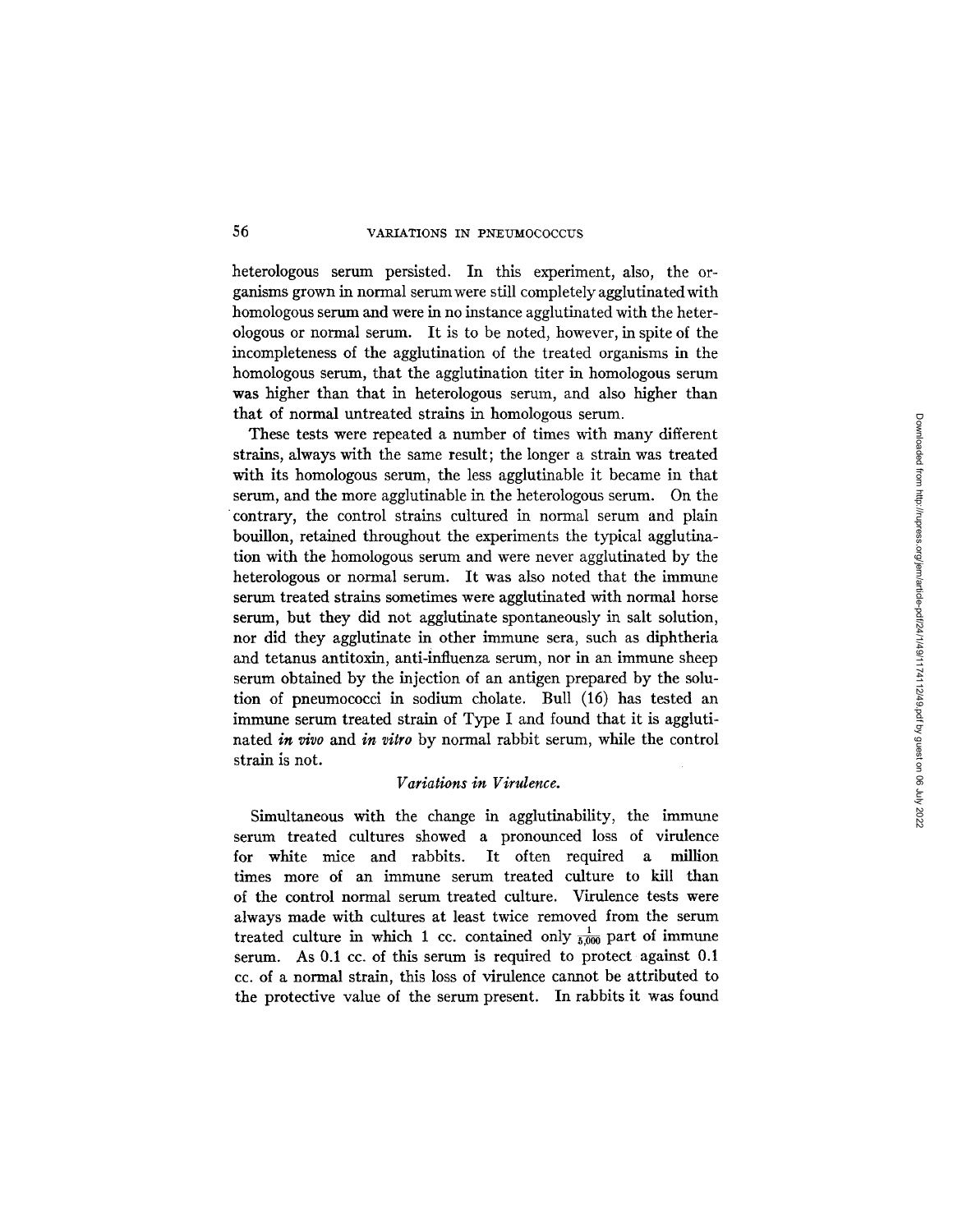that the washed bacteria from 15 cc. of a bouillon culture of treated organisms would not kill, while 0.000005 cc. of culture of untreated organisms killed in24hours. In white mice it often required the bacteria from 5 cc. of a culture of treated organisms to kill, while 0.000001 cc. of culture of untreated organisms killed in 24 hours.

Table III shows the comparative virulence of the immune and normal serum treated cultures of Pneumococcus Type I and Pneumococcus Type II, the agglutination tests of which are given in Tables I and II. The virulence of Subculture I 114. B, treated 12 times with normal serum was such that 0.000001 cc. of a 20 hour bouillon culture killed in 56 hours, while the fatal dose of Subculture A, treated 12 times with Immune Serum I, was 0.5 cc. of a 20 hour bouillon culture. After 20 treatments with immune serum, 1 cc. of a broth culture of Subculture A did not kill, and after 46 treatments the

## TABLE III.

## *Virulence of Serum Treated Strains of Pneumococci.*

The tests were made by intraperitoneal injection into white mice. All serum cultures were transferred at least twice before injection into such amounts of bouillon that the dilution of serum in the culture used was at least 1:5,000. Autopsies were performed on all animals and smears were made from the peritoneal exudate. Pneumococci were found in all cases.

| - <u>.</u> , ,                 |                                  |                                |                                  |                                |                                  |                                |  |  |  |  |
|--------------------------------|----------------------------------|--------------------------------|----------------------------------|--------------------------------|----------------------------------|--------------------------------|--|--|--|--|
|                                |                                  | 12 serum treatments.           |                                  | 20 serum treatments.           |                                  | 46 serum treatments.           |  |  |  |  |
| Amount of<br>culture injected. | Treated in<br>Immune<br>Serum I. | Treated in<br>normal<br>serum. | Treated in<br>Immune<br>Serum I. | Treated in<br>normal<br>serum. | Treated in<br>Immune<br>Serum I. | Treated in<br>normal<br>serum. |  |  |  |  |
| cc.                            |                                  |                                |                                  |                                |                                  |                                |  |  |  |  |
| 5.0                            |                                  |                                |                                  |                                | D. 18 hrs.                       |                                |  |  |  |  |
| 1.0                            |                                  |                                | $S^*$                            |                                | S.                               |                                |  |  |  |  |
| 0.5                            | D. 24 hrs.                       |                                | S.                               |                                | S.                               |                                |  |  |  |  |
| 0.1                            | S.                               |                                | S.                               |                                |                                  |                                |  |  |  |  |
| 0.01                           | S.                               |                                | S.                               |                                |                                  |                                |  |  |  |  |
| 0.001                          | S.                               |                                | S.                               |                                |                                  |                                |  |  |  |  |
| 0.0001                         | S.                               | D. 18 hrs.                     | S.                               | D. 26 hrs.                     |                                  | D. 36 hrs.                     |  |  |  |  |
| 0.00001                        | $D. 24$ hrs. $\dagger$           | ``56"                          |                                  | 4254                           |                                  | 4.364                          |  |  |  |  |
| 0.000001                       |                                  | ``56"                          |                                  | ``25"                          |                                  | 4364                           |  |  |  |  |

| Test I.                         |  |
|---------------------------------|--|
| Virulence, Pneumococcus Type L. |  |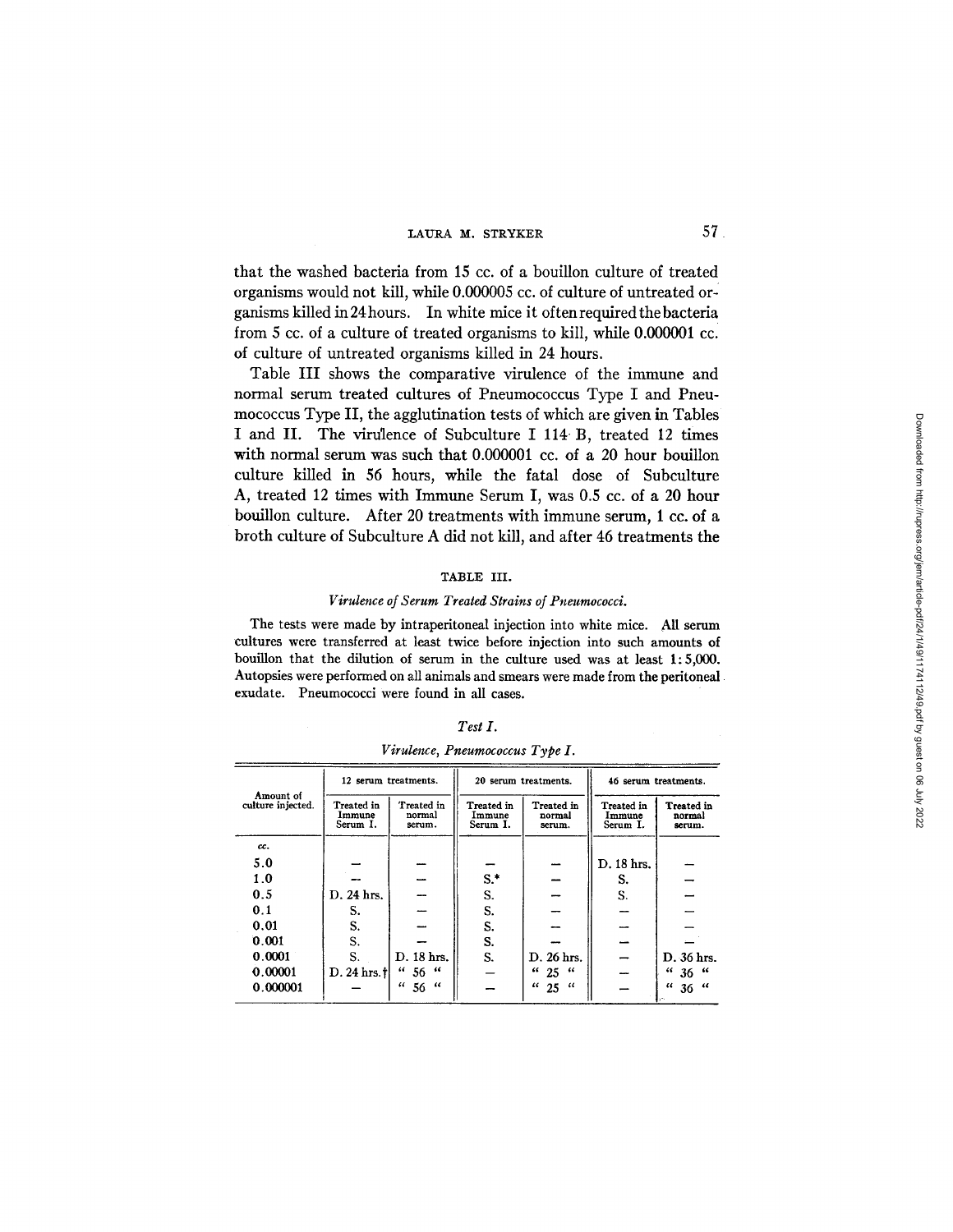#### TABLE *III-Concluded.*

#### *Test II.*

# *Virulence Tests of Serum Treated Pneumococcus Type II Made with Cultures Which Had Received 27 and 61 Transfers in Plain Bouillon Subsequent to 55 Serum Treatments.*

*Virulence, Pneumococcus Type II.*

| Amount of         | 27 transfers in plain bouillon. |                             | 61 transfers in plain bouillon. |                             |  |  |  |
|-------------------|---------------------------------|-----------------------------|---------------------------------|-----------------------------|--|--|--|
| culture injected. | Treated in<br>Immune Serum II.  | Treated in<br>normal serum. | Treated in<br>Immune Serum II.  | Treated in<br>normal serum. |  |  |  |
| cc.               |                                 |                             |                                 |                             |  |  |  |
| 2.0               | D. 18 hrs.                      |                             |                                 |                             |  |  |  |
| 1.5               |                                 |                             | S.                              |                             |  |  |  |
| 1.0               | S.                              |                             | S.                              |                             |  |  |  |
| 0.5               | D. 36 hrs.                      | D. 18 hrs.                  | S.                              |                             |  |  |  |
| $0.1^\circ$       | s.                              | 48.4                        | S.                              |                             |  |  |  |
| 0.01              | S.                              | 4.36.4                      |                                 |                             |  |  |  |
| 0.001             | S.                              | 44.4                        |                                 |                             |  |  |  |
| 0.0001            |                                 | 4.24                        |                                 | D. 23 hrs.                  |  |  |  |
| 0.00001           |                                 | 4.20                        |                                 | $48 - 4$                    |  |  |  |
| 0.000001          |                                 |                             |                                 | "<br>"<br>48                |  |  |  |

**\*** In the tables D. stands for died; S., for survived. The figures represent the number of hours after injection before the death of the animal.

t No pneumococci were found in the heart's blood of this animal.

animal receiving the bacteria from 1 cc. of a broth culture of Subculture A survived. Subculture B, however, which was treated an equal number of times with normal serum, maintained a high virulence, 0.000001 cc. of a broth culture killing regularly.

In Test II, Table III, is shown the comparative virulence of an immune and normal serum treated culture of Pneumococcus Type II 34. Each culture had received 55 serum treatments and had been passed subsequently through a large series of broth transfers. After 27 transfers in plain broth the fatal dose of the immune serum treated culture was 0.5 cc., or more, while 0.00001 cc. of the normal serum treated strain killed a mouse in 20 hours. After 61 transfers in plain bouillon 1.5 cc. of the immune serum treated culture failed to cause death, although 0.000001 cc. of the normal serum treated culture was fatal to a mouse in 48 hours.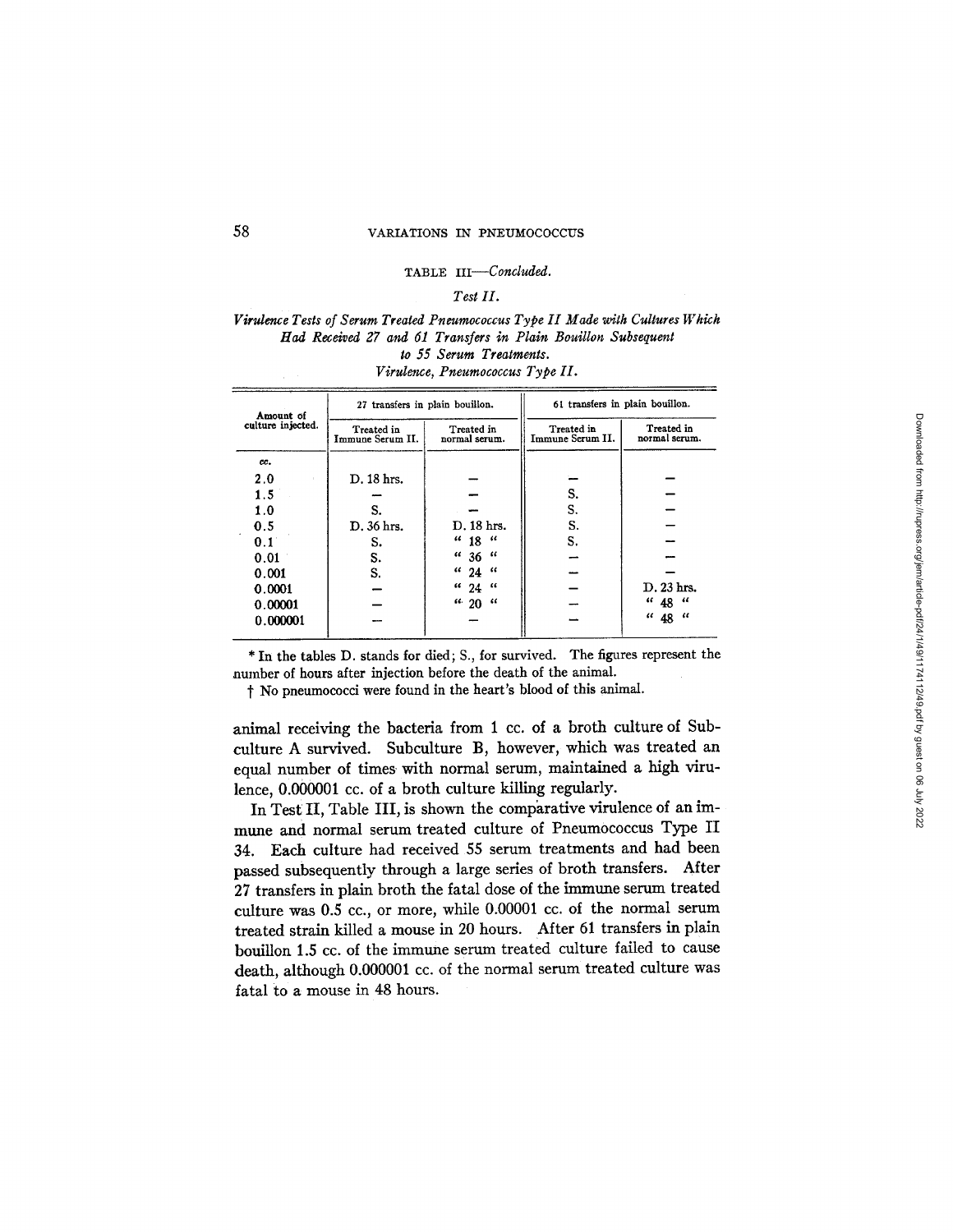#### LAURA M. STRYKER

It will be seen from these tables that the longer the pneumococcus is grown in immune serum the less virulent it becomes, while the same strain grown in normal serum retains its original virulence even after long periods of growth in plain bouillon. The immune serum treated organisms retain the avirulent characteristics after as many as 75 transfers in plain bouillon subsequent to serum treatment. This fact demonstrates conclusively that the loss of virulence is not due to the protective action of the immune serum present.

A study of the capsule formation in the immune and normal serum treated cultures demonstrated the interesting fact that while the latter upon injection into mice formed capsules easily demonstrable by the Hiss method, the immune serum treated organisms showed no demonstrable capsules under similar conditions. It is possible that the loss of virulence noted may in some way be related to the apparent absence of capsule formation.

## *Variations in Phagocytability.*

The phagocytability of the organisms grown in immune serum and of those grown in normal serum was tested with guinea pig leukocytes in the presence of normal and immune horse serum by the Neufeld method. The organisms grown in normal serum were phagocyted only in the presence of immune serum. Those grown in immune serum after at least two subsequent broth passages were phagocyted in the presence of both immune and normal horse serum. The organisms grown in immune serum were also phagocyted *in vivo* in the normal rabbit; a reaction which does not take place with the normal virulent pneumococcus. Growth in immune serum has, therefore, made susceptible to the phagocytic action of guinea pig leukocytes a culture of pneumococcus previously resistant to such action. This phenomenon may also be related to the loss of virulence which occurs as the result of growth in immune serum, since it is known that non-virulent pneumococci are more readily phagocyted than highly virulent strains.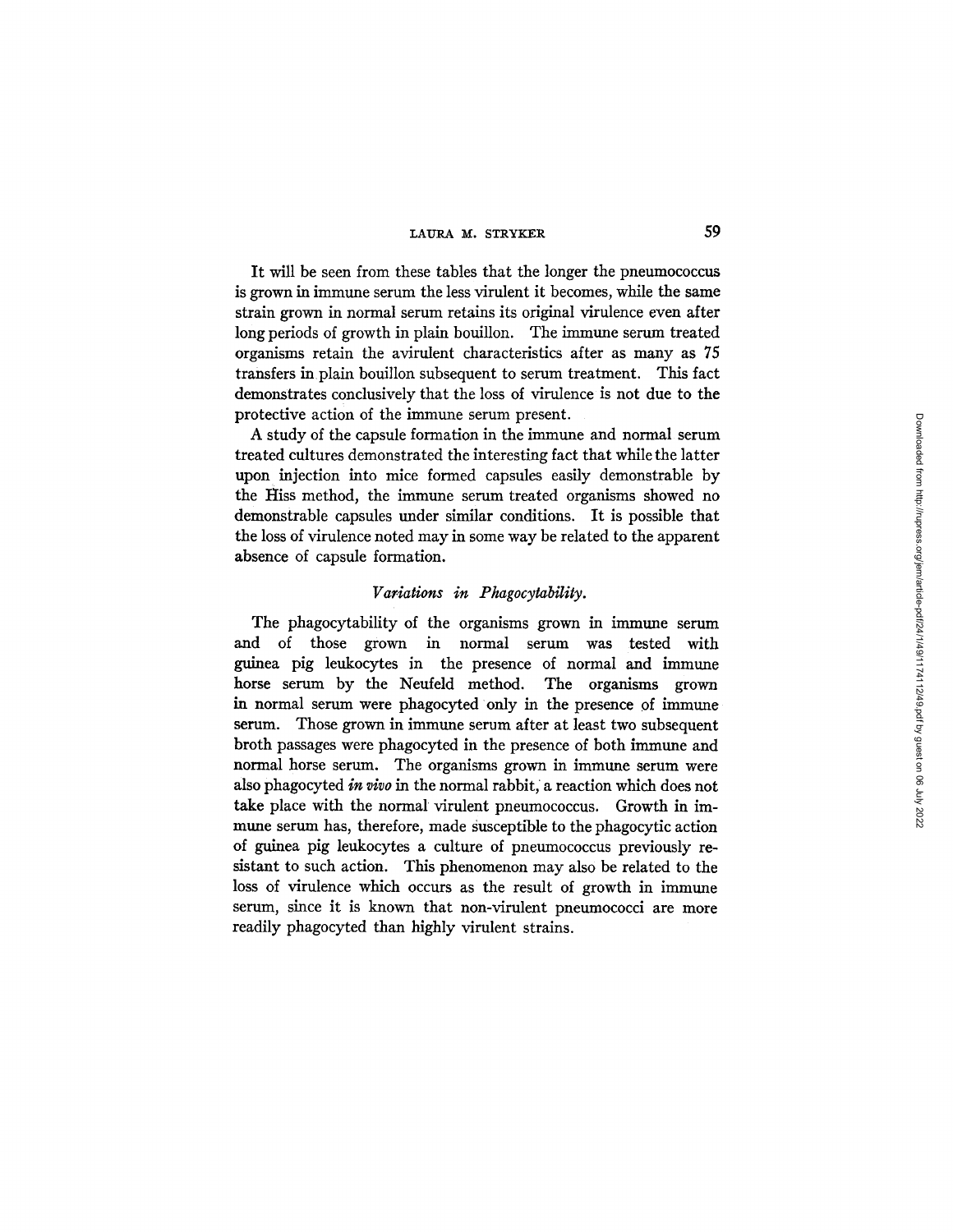#### *Variations in Antigenic Properties.*

In order to test the possibility of variation in the antigenic properties of immune serum treated strains, two antigens were prepared in the following manner. Emulsions of washed bacteria, killed by heating at 56°C. for 45 minutes, were prepared from equal amounts of two bouillon cultures of Pneumococcus Type II 34, one of which had been treated for 60 successive transfers with Serum II, the other for the same number of transfers with normal horse serum. Immune sera were prepared from these antigens by intravenous injection of rabbits. The immunization of each animal was carried out in a corresponding manner, and the serum obtained for the tests at comparable intervals of time. The immune rabbit sera thus prepared were tested for their agglutination reaction with normal and immune serum treated pneumococci of both Types I and II.

Examination of Table IV shows that the immune response as measured by agglutinins is slower in the rabbits immunized with immune serum treated pneumococci than in those immunized with the normal serum treated organisms. It is further evident that the serum of rabbits immunized to immune serum treated Pneumococcus Type II contains agglutinins for the immune serum treated organisms of both Types I and II, but does not possess antibodies for the strains treated

## TABLE IV.

## *Agglutination Reaction of Sera from Rabbits Immunized to Normal and Immune Serum Treated Strains of Pneumococcus Type II.*

| 1 ттипгzаноп.                                                              |                                                                                         |               |                                                                                         |               |  |  |  |  |  |
|----------------------------------------------------------------------------|-----------------------------------------------------------------------------------------|---------------|-----------------------------------------------------------------------------------------|---------------|--|--|--|--|--|
| Culture used for agglutination.                                            | Serum from rabbits<br>immunized with immune<br>serum treated Pneu-<br>mococcus Type II. |               | Serum from rabbits<br>immunized with normal<br>serum treated Pneu-<br>mococcus Type II. |               |  |  |  |  |  |
|                                                                            | Rabbit<br>29 C                                                                          | Rabbit<br>30C | Rabbit<br>31C.                                                                          | Rabbit<br>32C |  |  |  |  |  |
| Normal Pneumococcus Type II<br>serum treated Pneumococcus<br><b>Immune</b> |                                                                                         |               | $++$                                                                                    |               |  |  |  |  |  |
|                                                                            |                                                                                         |               | ᆂ                                                                                       | ÷             |  |  |  |  |  |

*Agglutination Reaction of Sera Obtained 4 Weeks after the Beginning of Immunization.*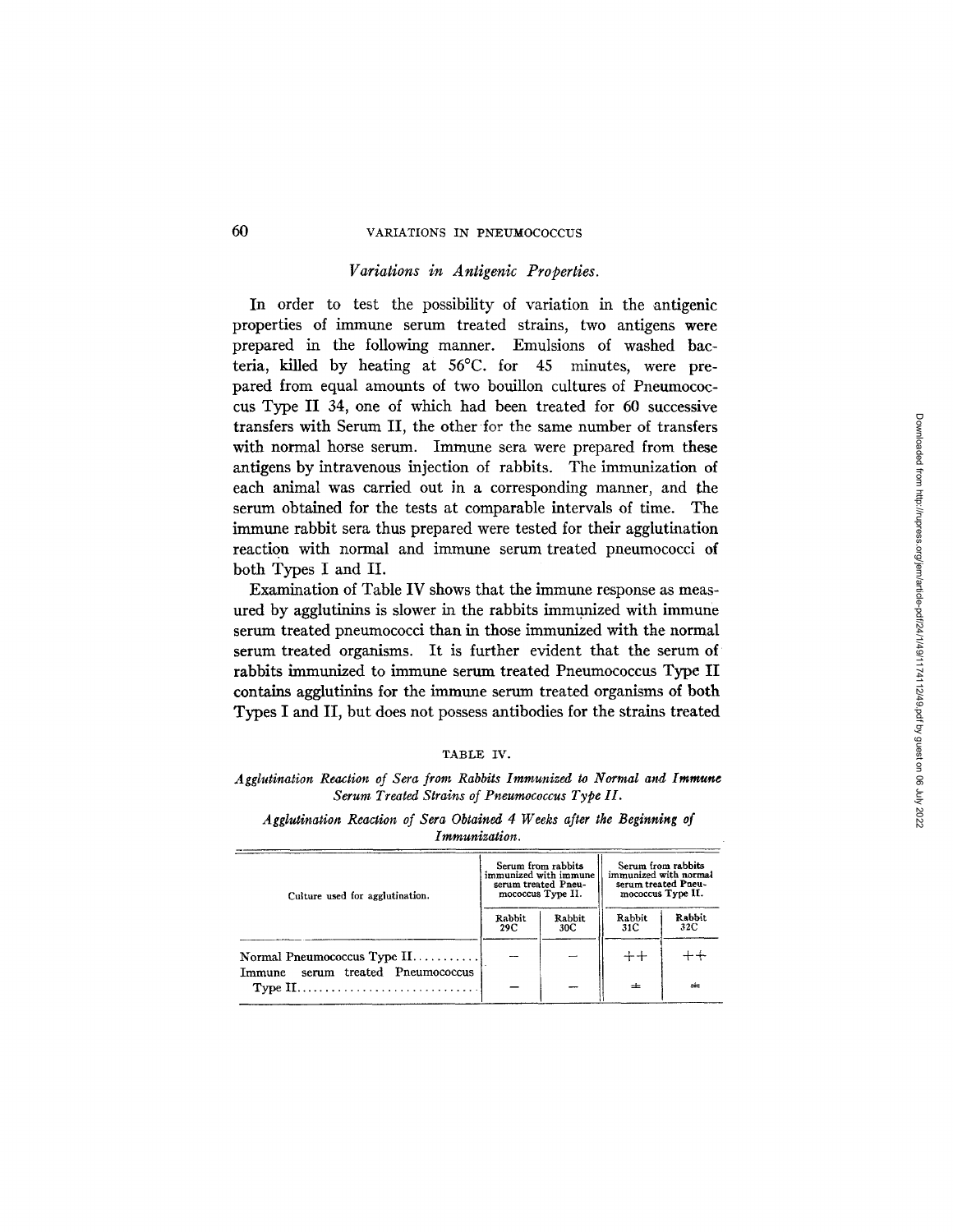#### TABLE *IV-Concluded.*

| Agglutination Reaction of Sera Obtained 6 Weeks after the Beginning of Immuni- |                                                                 |  |  |  |  |  |
|--------------------------------------------------------------------------------|-----------------------------------------------------------------|--|--|--|--|--|
|                                                                                | zation, Including Cross Agglutination Reactions with Normal and |  |  |  |  |  |
|                                                                                | Immune Serum Treated Pneumococci Types I and II.                |  |  |  |  |  |

|                     | Serum from rabbit immunized<br>with immune serum treated<br>Pneumococcus Type II. |                                           |             |                                                                               | Serum from rabbit immunized<br>with normal serum treated<br>Pneumococcus Type II.                     |                               |       |                        |
|---------------------|-----------------------------------------------------------------------------------|-------------------------------------------|-------------|-------------------------------------------------------------------------------|-------------------------------------------------------------------------------------------------------|-------------------------------|-------|------------------------|
| Dilutions of serum. | Serum<br>П.                                                                       | Serum<br>Culture। Culture! Culture!<br>П. | Serum<br>Ι. | Normal Immune Normal Immune<br>Serum<br>Treated Treated Treated Treated<br>ı. | Serum<br>  Treated  Treated  Treated  Treated<br>Culture   Culture   Culture   Culture  Culture<br>п. | Normal Immunel<br>Serum<br>н. | Serum | NormallImmune<br>Serum |
| Undiluted.          |                                                                                   | ┿                                         |             | ┿                                                                             |                                                                                                       | ┿                             |       |                        |
| 1:10                |                                                                                   | ┿                                         |             | ┿                                                                             |                                                                                                       | ┿                             |       |                        |
| 1:20                |                                                                                   |                                           |             | $^{\mathrm{+}}$                                                               |                                                                                                       | ┿                             |       |                        |
| 1:40                |                                                                                   |                                           |             |                                                                               |                                                                                                       | ┿                             |       |                        |
| 1:50                |                                                                                   | $^+$                                      |             |                                                                               | ┿                                                                                                     | ┿                             |       |                        |
| 1:100               |                                                                                   | $\hspace{0.1mm} +\hspace{0.1mm}$          |             |                                                                               | ┿                                                                                                     | ┿                             |       |                        |
| 1:200               |                                                                                   |                                           |             |                                                                               |                                                                                                       | $+$                           |       |                        |
| 1:400               |                                                                                   |                                           |             |                                                                               |                                                                                                       |                               |       |                        |

**with normal seruni. On the other hand, the sera of rabbits immunized to a Type II pneumococcus which had been grown** in normal **serum for a similar number** of transfers, **agglutinated not only the homologous normal strain, but reacted, although less sharply, with immune serum treated pneumococci** of both **Types I and II.**

### *Variations in Absorption Properties.*

**It has been demonstrated by Avery (17) that absorption** of Anti**pneumococcus Serum I or II with the homologous pneumococcus removes from the serum all agglutinins for the homologous organism, while saturation of Serum I with a Type II organism does not remove the agglutinins present for Type I, and the same result is obtained when an attempt is made to exhaust the antibodies of Serum II with Pneumococcus Type I. Saturation of the Antipneumococcus Serum I or II with homologous immune serum treated organisms, removes all agglutinins for both homologous and heterologous immune serum treated pneumococci, but does not remove the agglutinins for the homologous normal serum treated organisms. It** is also found **that saturation** of antipneumococcus **serum with**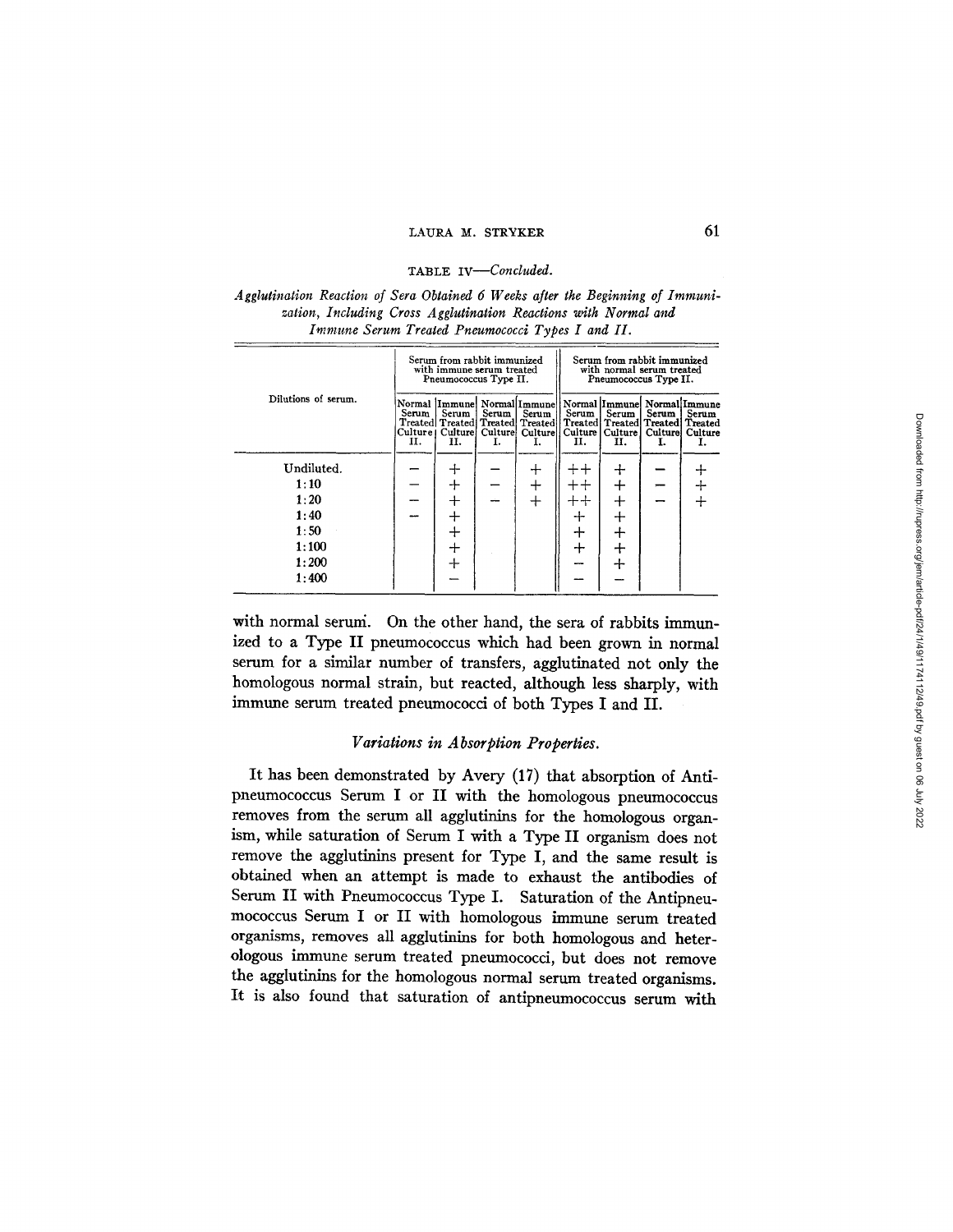the homologous type of normal serum treated organisms removes the agglutinins not only for these pneumococci, but for all immune serum treated strains.

# *Comparative Absorption of Antipneumococcus Serum with Immune Serum Treated and Normal Serum Treated Pneumococci.*

*Technique.-To* 5 cc. of Antipneumococcus Serum II was added the washed bacterial residue from 25 cc. of a 20 hour bouillon culture of Pneumococcus Type II which had been treated for 65 transfers with Immune Serum II. The mixture was kept at 37°C. for 30 minutes and for 18 hours at ice temperature. A similar mixture was prepared by adding to the same amount of Serum II the bacterial residue from 25 cc. of a 20 hour bouillon culture of a strain of Pneumococcus Type II which had been treated for 65 transfers with normal horse serum, and this mixture was also kept at 37°C. for 30 minutes and for 18 hours at ice temperature. At the end of that time both mixtures were centrifugalized and the clear supernatant fluids again absorbed with fresh bacterial residues of the immune and normal serum treated cultures. Agglutination tests were then made with these absorbed sera.

## TABLE V.

*Agglutination of Antipneumococcus Serum II before and after Absorption with Normal and Immune Serum Treated Strains of Pneumococcus Type II.*

| Strains used for agglutination.                 | Before<br>absorption. | After absorp-<br>tion with<br>normal serum<br>treated Type<br>н. | After absorp-<br>tion with<br>immune serum<br>treated Type<br>п. |
|-------------------------------------------------|-----------------------|------------------------------------------------------------------|------------------------------------------------------------------|
| Pneumococcus Type II, normal serum<br>$treated$ |                       |                                                                  |                                                                  |
| Pneumococcus Type II, immune serum<br>$treated$ | $+ +$                 |                                                                  |                                                                  |
| Pneumococcus Type I, normal serum<br>$treated$  |                       |                                                                  |                                                                  |
| Pneumococcus Type I, immune serum               |                       |                                                                  |                                                                  |

Table V gives the result of an absorption experiment with Antipneumococcus Serum II. Absorption was repeated until the normal serum treated organisms had absorbed from the serum all the agglutinins for this strain. This serum then had lost, also, the agglu-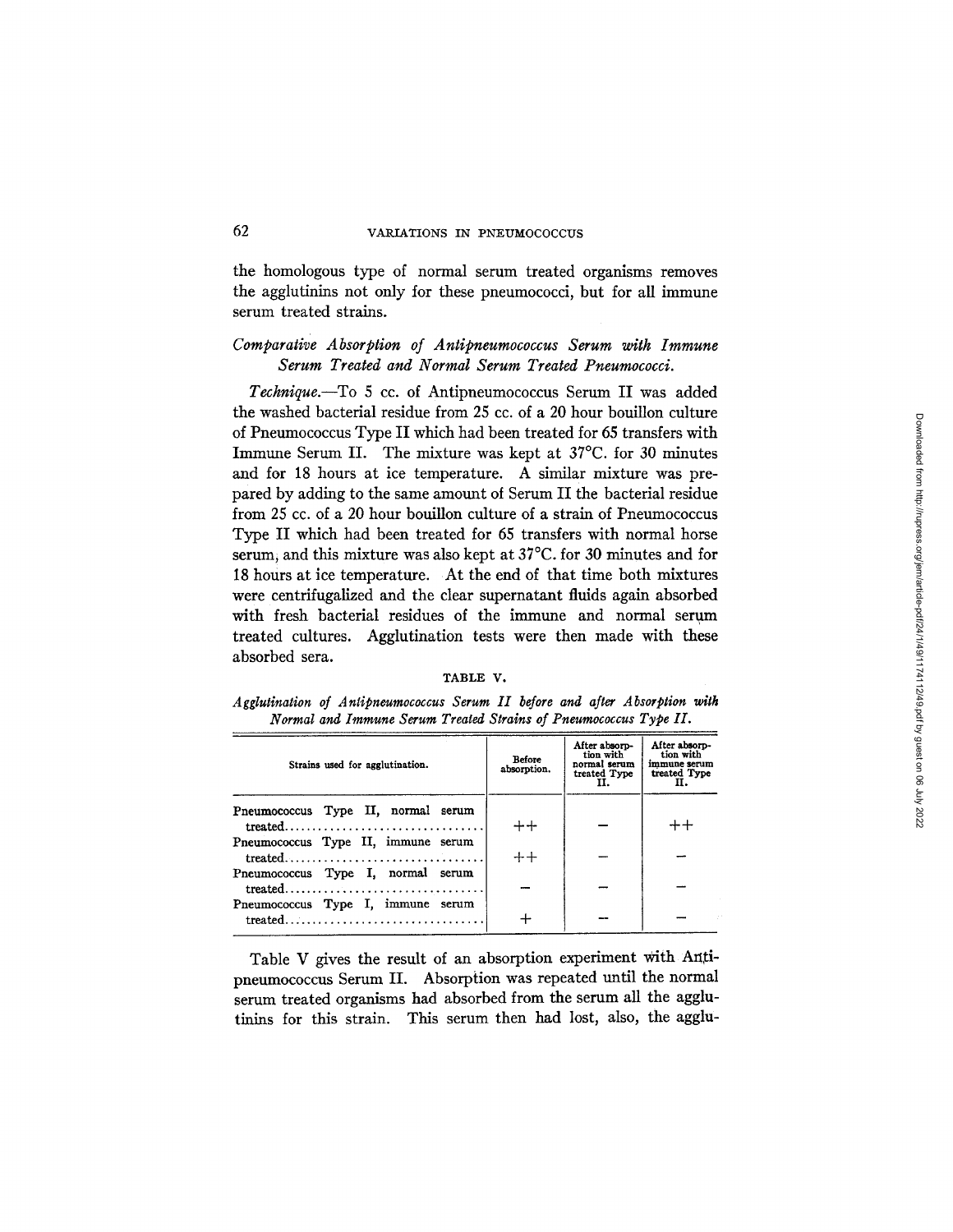## LAURA M. STRYKER

tinins for the immune serum treated organisms which it formerly contained, while the serum which had been absorbed with equal amounts of the immune serum treated organism, although it had lost the agglutinins for the homologous immune serum treated pneumococcus, still retained an apparently undiminished quantity for the homologous normal serum treated organism.

## *Reversion to Type of the Altered Strains on Animal Passage.*

Attempts were made to ascertain whether these variations in agglutinability, virulence, 'and capsule formation would persist after repeated animal passage. This study revealed the fact that all strains so far tested reverted to the original type by passage through the animal body, the number of passages required for this reversion depending upon the number of treatments in immune serum which the organism had received. Strains which had received from 6 to 12 treatments regained virulence and specific agglutinability upon 1 animal passage, while it required 3 or more successive passages to restore the virulence and agglutinability of strains which had received from 50 to 100 serum treatments.

#### **TABLE VI.**

## *Effect of Animal Passage upon Agglutination and Virulence of Serum Treated Pneumococci.*

|--|--|

|  | Agglutination and Virulence Tests Made before and after Animal Passage of Cul- |  |
|--|--------------------------------------------------------------------------------|--|
|  | ture I 112 <sup>9</sup> , Which Had Received 6 Serum Treatments and 2          |  |
|  | Passages in Plain Bouillon before Testing.                                     |  |

| Amount of culture<br>injected. | Result before<br>animal passage.                     | Result after<br>animal passage. | Result before<br>animal passage. | Result after<br>animal passage.                    |  |
|--------------------------------|------------------------------------------------------|---------------------------------|----------------------------------|----------------------------------------------------|--|
|                                | Virulence of organisms treated in<br>Immune Serum I. |                                 |                                  | Virulence of organisms treated<br>in normal serum. |  |
| cc.                            |                                                      |                                 |                                  |                                                    |  |
| 1.0                            | D. 16 hrs.                                           | D. 18 hrs.                      | D. 16 hrs.                       |                                                    |  |
| 0.2                            | $40$ $40$                                            | $^{44}$ 18 $^{44}$              | 464                              |                                                    |  |
| 0.1                            | $40$ "                                               | 48.4                            | 464                              | D. 18 hrs.                                         |  |
| 0.01                           | S.                                                   | 48<br>- 66                      | $420$ $44$                       | 48.48                                              |  |
| 0.001                          | S.                                                   | 40 <sup>40</sup>                | 444                              | $420$ $45$                                         |  |
| 0.0001                         | S.                                                   | $^{44}$ 22 $^{44}$              | $40$ $40$                        | $420 - 45$                                         |  |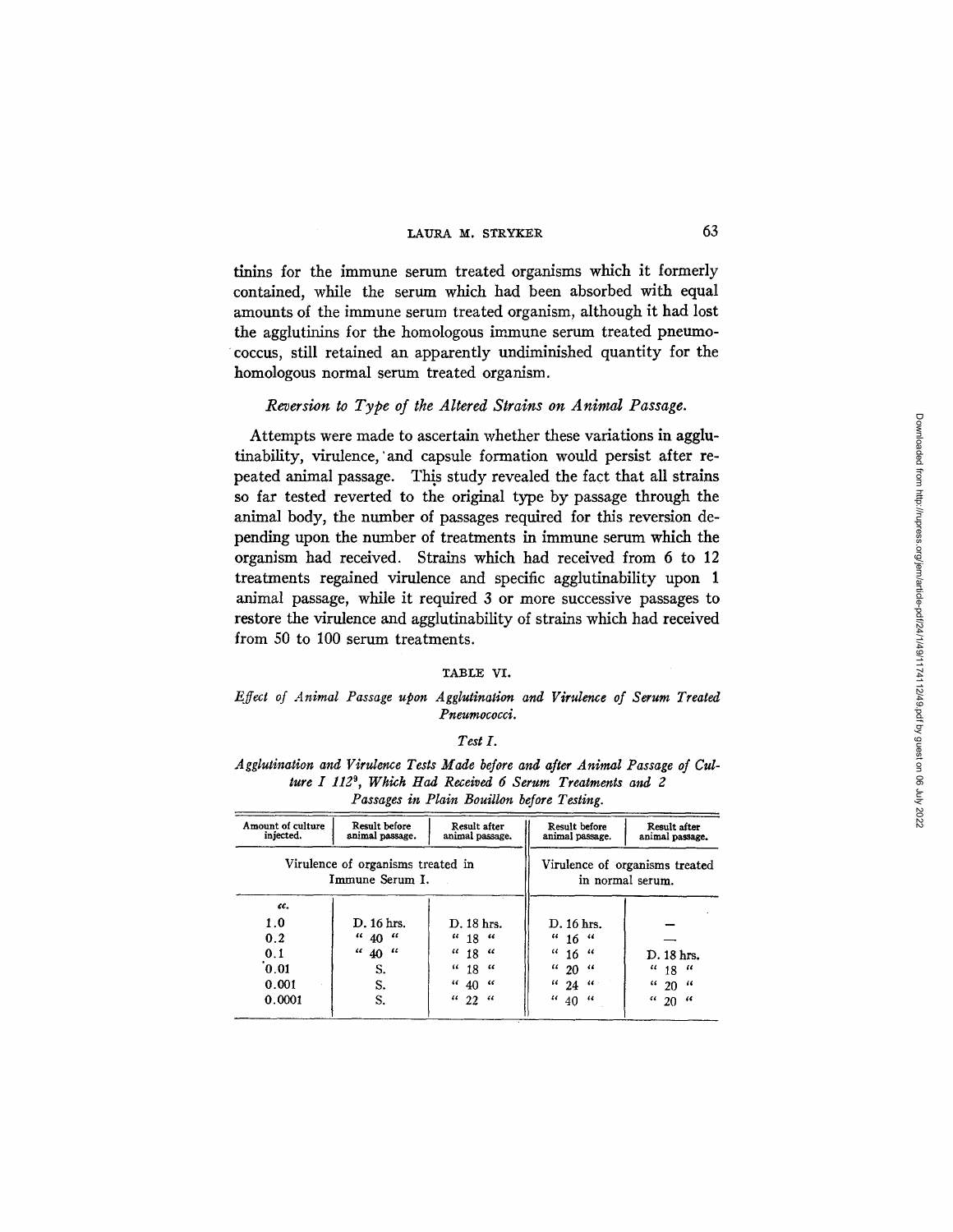#### TABLE *VI-Continued.*

*Agglutination of Culture I 1129, before and after Animal Passage.*

| Serum used for agglutination.                                                   | Culture treated in Immune        | Serum I.                        | Culture treated in normal serum.   |                                 |  |
|---------------------------------------------------------------------------------|----------------------------------|---------------------------------|------------------------------------|---------------------------------|--|
|                                                                                 | Result before<br>animal passage. | Result after<br>animal passage. | Result before<br>animal passage, l | Result after<br>animal passage. |  |
| Immune Serum $I$<br>64<br>44<br>$\Pi$ and $\Pi$ and $\Pi$<br>Normal horse serum | 土                                |                                 |                                    |                                 |  |

# *Test II.*

*Agglutination and Virulence Tests Made before and after Successive Animal Passages of Culture I 11 <sup>4</sup> 62, Which Had Received 59 Serum Treatments and Subsequently 2 Passages in Plain Bouillon before Testing.*

| Amount of culture injected.                                                                                                          | Result before<br>animal passage.                     | Result after<br>first animal<br>passage. | Result after<br>second animal<br>passage. |  |  |  |  |  |  |
|--------------------------------------------------------------------------------------------------------------------------------------|------------------------------------------------------|------------------------------------------|-------------------------------------------|--|--|--|--|--|--|
| Virulence of organisms treated in Immune Serum I.                                                                                    |                                                      |                                          |                                           |  |  |  |  |  |  |
| Bacteria from 10 cc. culture<br>66<br>66<br>5 6<br>46<br>.                                                                           | D. 16 hrs.<br>46<br>$\epsilon$                       |                                          |                                           |  |  |  |  |  |  |
| 2.0<br>cc. culture<br>"<br>$\alpha$<br>1.5<br>.                                                                                      | $^{44}$ 16<br>"<br>S.                                | D. 16 hrs.<br>S.                         | D. 36 hrs.                                |  |  |  |  |  |  |
| $\epsilon$<br>$\epsilon$<br>1.0<br>.<br>44<br>$\epsilon$<br>0.5<br>66.<br>44<br>0.11<br>"<br>"<br>0.001                              | S.<br>S.                                             | S.<br>S.                                 | S.<br>S.                                  |  |  |  |  |  |  |
| Agglutination in Serum I<br>$\epsilon$<br>$\epsilon$<br>"<br><b>II</b> . <i>.</i><br>66<br>"<br>$normal$ serum                       | $\div$<br>ᆂ<br>ᆂ                                     | ┿<br>±<br>┿                              | ┿┿                                        |  |  |  |  |  |  |
| Virulence of organisms treated in normal serum.                                                                                      |                                                      |                                          |                                           |  |  |  |  |  |  |
| 0.01<br>$cc.$ culture<br>"<br>"<br>0.001<br>$\epsilon$<br>$\epsilon$<br>0.00001<br>44<br>"<br>0.000001                               | D. 36 hrs.<br>66<br>66<br>20<br>425<br>- 66<br>4.364 | D. 22 hrs.<br>421.4                      |                                           |  |  |  |  |  |  |
| Agglutination in Serum $I$<br>$\overline{\mathbf{r}}$<br>46<br>$\epsilon$<br>. <b>.</b> .<br>п.<br>$\epsilon$<br>ш<br>$normal$ serum | $+ +$                                                | ┿┿                                       |                                           |  |  |  |  |  |  |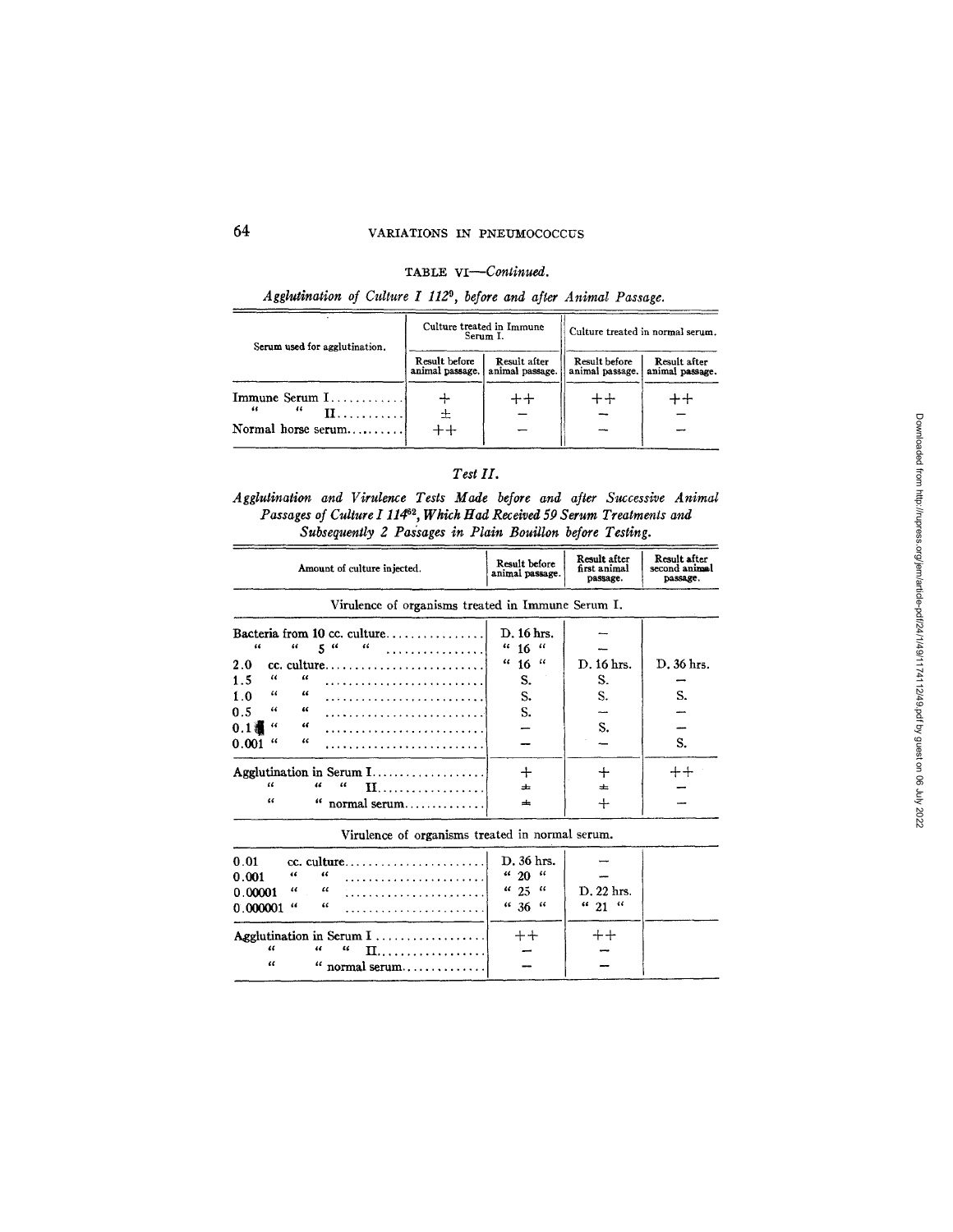#### TABLE *vI--Concluded.*

## *Test III.*

*Agglutination and Virulence Tests Made before and after Successive Animal Passages of Culture II 34124, Which Had Received 109 Serum Treatments and Subsequently 4 Passages in Plain Bouillon before Testing.*

| Amount of culture injected.                |                                       |                 |                               | Result before<br>animal passage. | Result after<br>first animal<br>passage. | Result after<br>second animal<br>passage. | Result after<br>third animal<br>passage. |  |  |
|--------------------------------------------|---------------------------------------|-----------------|-------------------------------|----------------------------------|------------------------------------------|-------------------------------------------|------------------------------------------|--|--|
|                                            | Organisms treated in Immune Serum II. |                 |                               |                                  |                                          |                                           |                                          |  |  |
| D. 36 hrs.<br>Bacteria from 10 cc. culture |                                       |                 |                               |                                  |                                          |                                           |                                          |  |  |
| $\epsilon$                                 | $\epsilon$                            | 5<br>$\epsilon$ | $\epsilon$                    | S.                               |                                          |                                           |                                          |  |  |
| 2.0                                        |                                       |                 | $cc.$ culture $\ldots \ldots$ |                                  | D. 18 hrs.                               |                                           |                                          |  |  |
| 1.0                                        | $\epsilon$                            | $\epsilon$      |                               | S.                               | $46.18 - 46$                             |                                           |                                          |  |  |
| 0.5                                        | 46                                    | $\epsilon$      |                               |                                  | 48<br>$\ddot{\phantom{0}}$               |                                           |                                          |  |  |
| 0.1                                        | 66                                    | $\epsilon$      |                               |                                  | и<br>18<br>46                            | D. 16 hrs.                                |                                          |  |  |
| 0.001                                      | "                                     | $\iota\iota$    |                               |                                  | 44.18<br>"                               |                                           | D. 36 hrs.                               |  |  |
| 0.0001                                     | "                                     | "               |                               |                                  | 4.36<br>"                                | D. 16 hrs.                                | " 36 "                                   |  |  |
| 0.00001                                    | "                                     | "               |                               |                                  |                                          | $420 - 44$                                | 4.36<br>$\epsilon$                       |  |  |
| 0.000001                                   | 46                                    | 46              |                               |                                  |                                          | 4.24                                      | " 36 "                                   |  |  |
|                                            |                                       |                 | Agglutination in Serum I      | $^{+}$                           |                                          | ┿                                         |                                          |  |  |
| 46                                         |                                       | $\epsilon$      | "<br>$\text{II}, \ldots$ .    | $^{\mathrm ++}$                  |                                          | $++$                                      |                                          |  |  |
| 66                                         |                                       |                 | " normal serum.               | ┿                                |                                          |                                           |                                          |  |  |
| Organisms treated in normal serum.         |                                       |                 |                               |                                  |                                          |                                           |                                          |  |  |
| 0.01                                       |                                       |                 | $cc.$ culture                 | D. 16 hrs.                       |                                          |                                           |                                          |  |  |
| 0.001                                      | "                                     | 46              |                               | "<br>46<br>16                    |                                          |                                           |                                          |  |  |
| 0.00001                                    | "                                     | "               |                               | $^{(1)}$ 20<br>$\epsilon$        | D. 24 hrs.                               |                                           |                                          |  |  |
| 0.000001                                   | 46                                    | "               |                               | 42<br>"                          | . "36 "                                  |                                           |                                          |  |  |
| Agglutination in Serum $I_{\dots}$         |                                       |                 |                               |                                  |                                          |                                           |                                          |  |  |
| 44                                         |                                       | "               | 66<br><b>II</b> .             |                                  |                                          |                                           |                                          |  |  |
| 46                                         |                                       | "               | normal serum.                 |                                  |                                          |                                           |                                          |  |  |

Table VI shows the result of animal passage of three different strains of immune and normal serum treated pneumococci. Test I shows the result of 1 animal passage of a Pneumococcus Type I which had received 6 serum treatments, original virulence and typical agglutinability being regained upon 1 animal passage. Before passage it required 0.1 cc. of culture of the immune serum treated organism to **kill** mice in 40 hours, and the organisms were agglutinated with Serum II and normal serum; after passage 0.0001 cc. of culture killed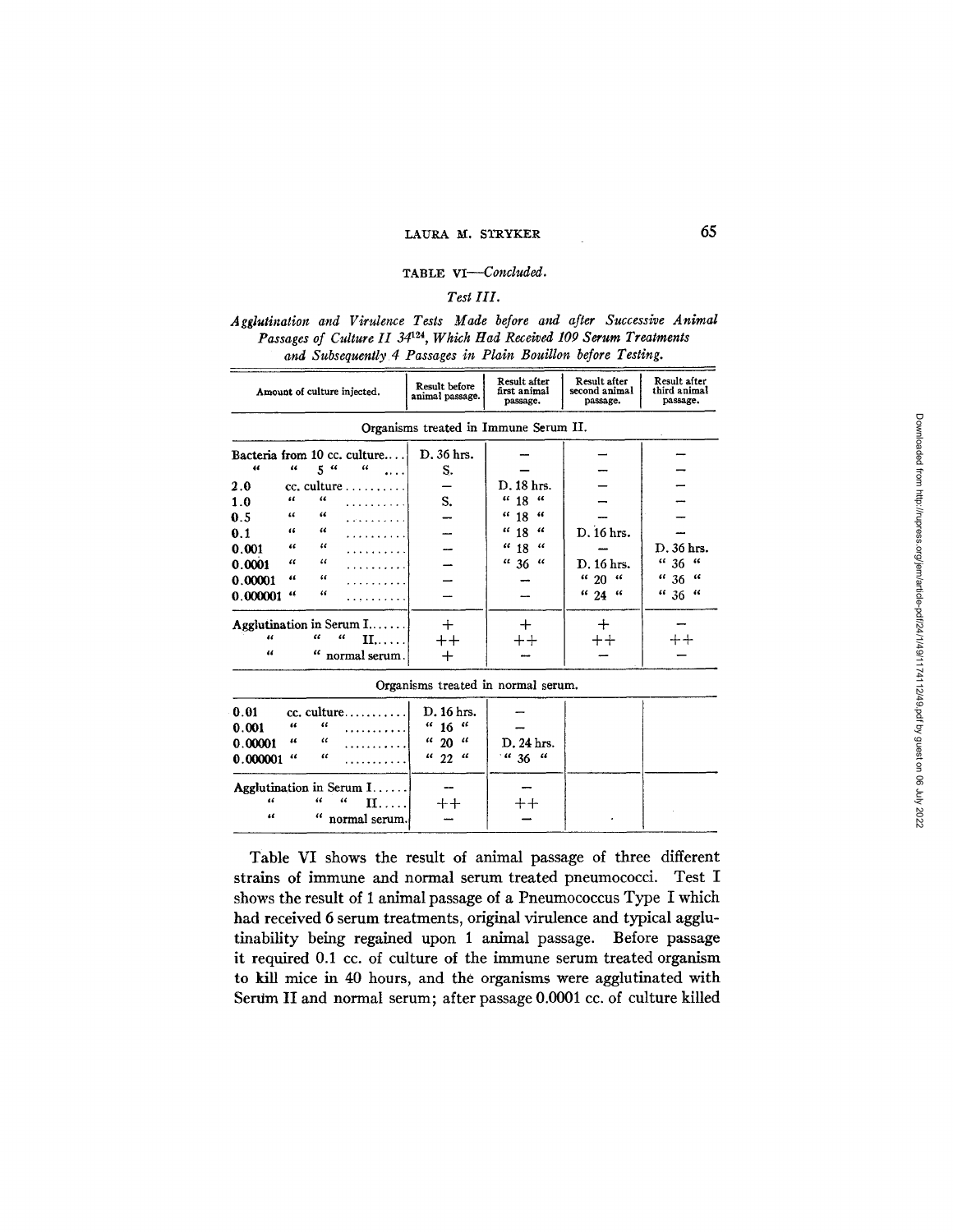in 22 hours and the bacteria were agglutinated only in Serum I. Test II shows the result of 3 animal passages of a Pneumococcus Type I which had received 59 serum treatments. In this case it required 3 animal passages to cause the strain to revert to original agglutinability, and the virulence had not been materially raised by this number of passages. Test III shows the result of 4 animal passages of a Pneumococcus Type II which had received 109 serum treatments. With this strain 4 passages were required to restore the original agglutinability, although the virulence was raised by 1 passage. In all cases control tests were made with a normal serum treated organism, which had neither lost in virulence nor in specific agglutinability. A great number of similar tests have demonstrated that these immune serum treated strains are readily caused to revert to the original type by animal passage.

### DISCUSSION.

The effect of the treatment of pneumococci with immune serum may be attributed to a suppression of certain receptors, similar to the phenomenon observed by Cole with inagglutinable typhoid strains, since the serum treated pneumococci become less specifically agglutinable, can no longer absorb the agglutinins for the normal strains, and, when injected into the animal body, do not produce agglutinating sera for the normal strains.

The effect produced on the virulence of the pneumococcus by immune serum treatment is not identical with that produced in other bacteria by treatment with immune sera. The pneumococcus, instead of becoming more virulent, (serum-fast or immune) with immune serum treatment, becomes much less virulent. This loss of virulence is one of the most noticeable effects of the treatment with the immune serum and, as mentioned before, cannot be explained by the protective action of the serum present, since it persists after 60 or 70 transfers in plain bouillon subsequent to serum treatment, when the amount of serum present in the culture is too small to compute, and after the organisms have passed through so many generations that there could surely be no immune substances from the serum still adherent to them. It would seem that some biologic change must have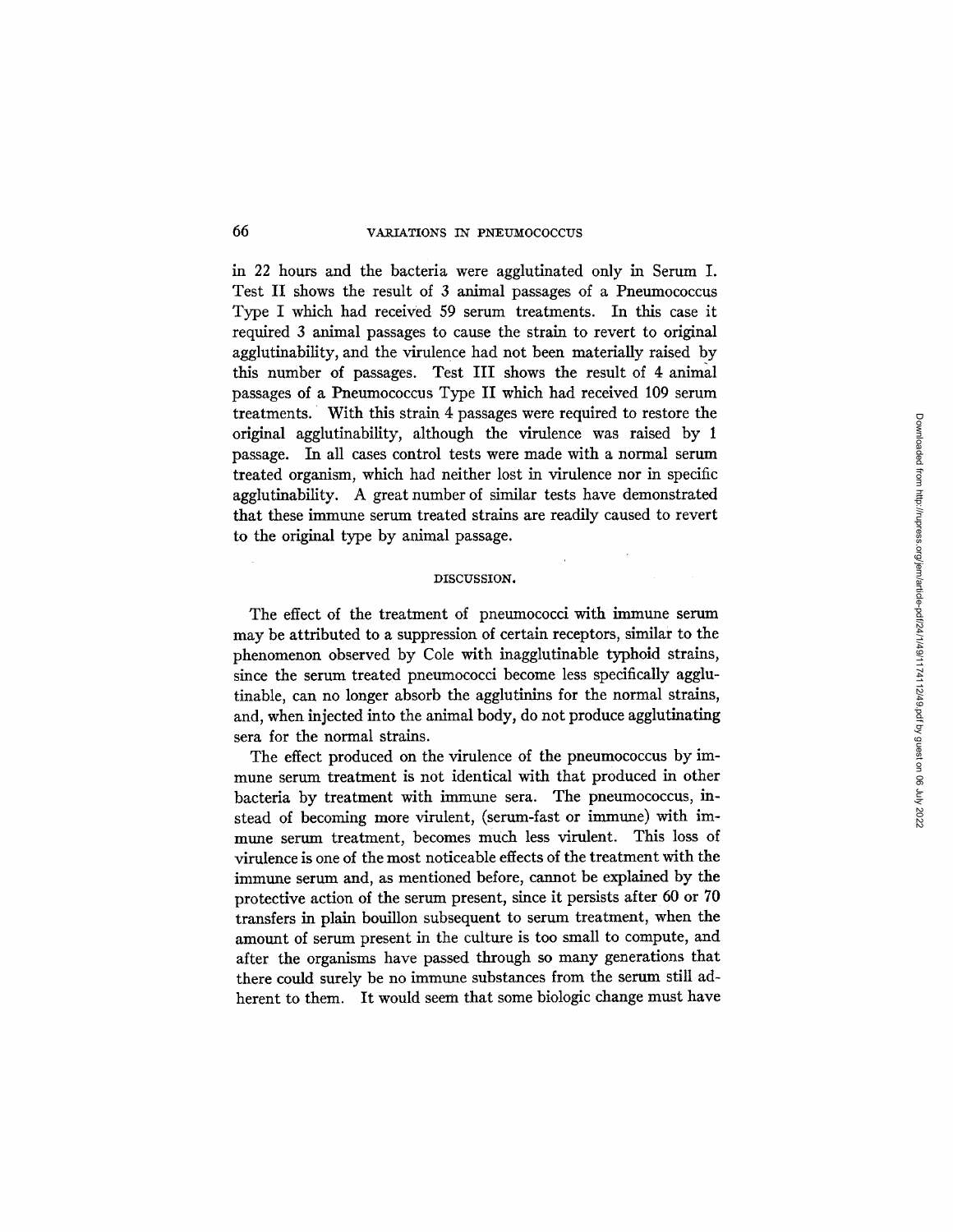taken place in the organism, transforming it from the virulent to the avirulent type. This inference is confirmed by the fact that these strains rendered avirulent have lost capsules and are phagocyted in normal serum.

At present we have no explanation to offer in regard to this difference between the virulence of the typhoid bacillus and the pneumococcus when grown in their immune sera. Since antityphoid serum is bactericidal and reacts best in the presence of complement, and since antipneumococcus serum possesses no demonstrable bactericidal properties and its agglutinating and protective action is not increased by the addition of complement, it is possible that the different results of serum treatment upon these bacteria with such widely separated biologic characteristics may, in some way, be attributable to the differences in the properties of these two sera.

It is interesting to note that the variations in pneumococci produced by treatment with immune serum do not persist after animal passage. Very few passages through the animal body cause the changed organism to revert to the original type with characteristic agglutinability, virulence, etc.

#### CONCLUSIONS.

1. The growth of virulent pneumococci in homologous immune serum produces  $(a)$  variations in agglutinability,  $(b)$  decrease in virulence, (c) inhibition of capsule formation, *(d)* increase in phagocytability with normal serum, and (e) change in absorption power and antigenic properties.

2. Reversion to the original type in these changed forms takes place upon animal passage.

#### BIBLIOGRAPHY.

- 1. Metchnikoff, E., *Ann. Inst. Pasteur,* 1887, i, 42.
- 2. Charrin and Roger, *Compt. rend. Soc. biol.,* 1892, iv, 620, 924.
- 3. Roger, G.-H., *Comrnpt. rend. Soc. biol.,* 1890, ii, 573.
- 4. Metchnikoff, *Ann Inst. Pasteur,* 1892, vi, 297.
- 5. Sanarelli, *Ann. Inst. Pasteur,* 1893, vii, 225.
- 6. Issaeff, B., *Ann. Inst. Pasteur,* 1893, vii, 260.
- 7. von Ransom and Kitashima, *Deutsch. med. Woch.,* 1898, xxiv, 295.